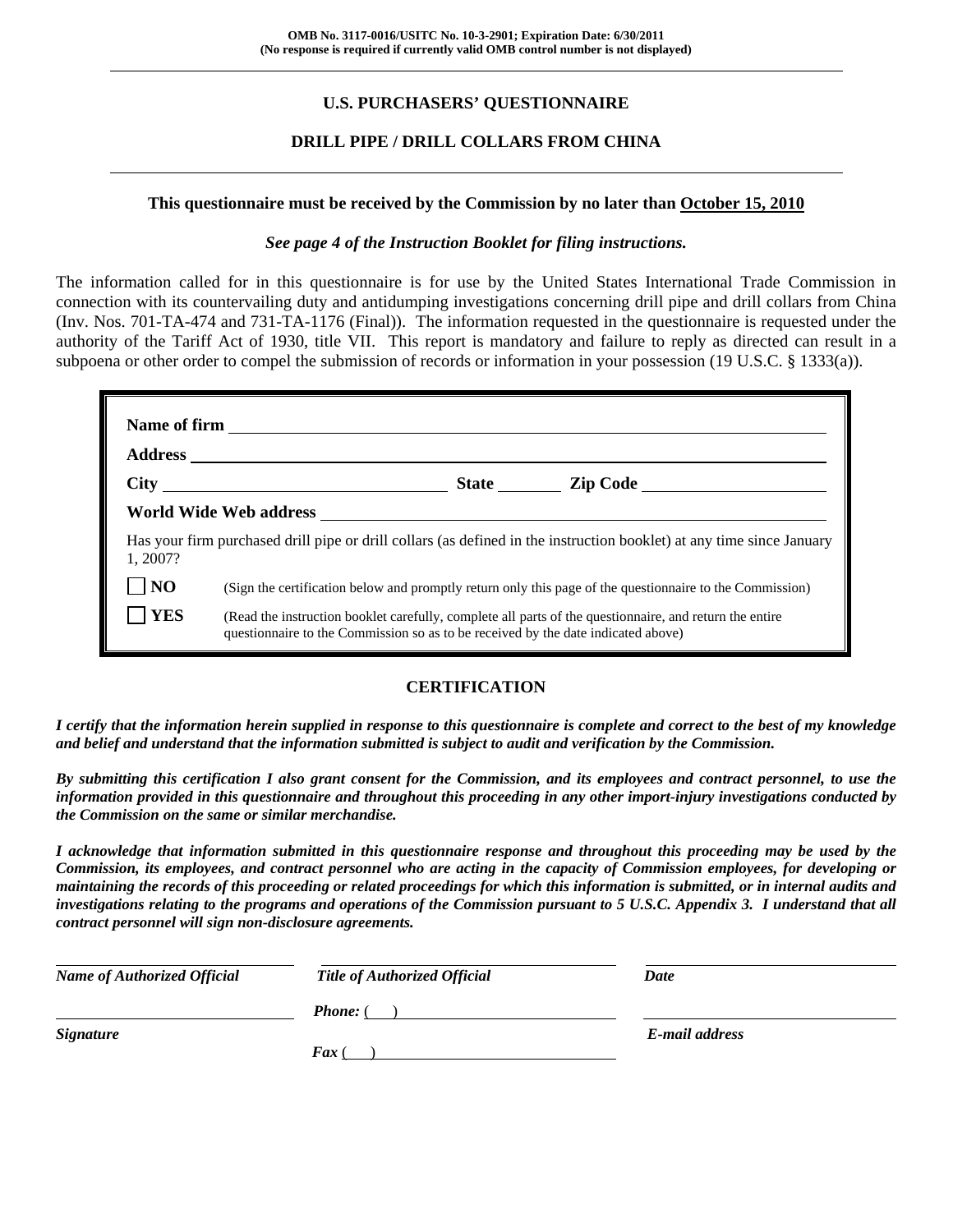### **PART I.—GENERAL INFORMATION**

 $\overline{a}$ 

The questions in this questionnaire have been reviewed with market participants to ensure that issues of concern are adequately addressed and that data requests are sufficient, meaningful, and as limited as possible. Public reporting burden for this questionnaire is estimated to average 25 hours per response, including the time for reviewing instructions, searching existing data sources, gathering the data needed, and completing and reviewing the questionnaire. Send comments regarding the accuracy of this burden estimate or any other aspect of this collection of information, including suggestions for reducing the burden, to the Office of Investigations, U.S. International Trade Commission, 500 E Street, SW, Washington, DC 20436.

I-1a. **OMB statistics.--**Please report the actual number of hours required and the cost to your firm of preparing the reply to this questionnaire and completing the form.

hours hours dollars

- I-1b. **OMB feedback.--**We are interested in any comments you may have for improving this questionnaire in general or the clarity of specific questions. Please attach such comments to your response or send them to the above address.
- I-2. **Establishments covered.--**Provide the name and address of establishment(s) covered by this questionnaire (see page 3 of the instruction booklet for reporting guidelines). If your firm is publicly traded, please specify the stock exchange and trading symbol.
- I-3. **Ownership.--**Is your firm owned, in whole or in part, by any other firm?  $\Box$  No  $\Box$  Yes--List the following information. Firm name Address Extent of ownership l l I-4. **Related SUBJECT importers/exporters.--**Does your firm have any related firms, either domestic or foreign, which are engaged in importing drill pipe or drill collars from China into the United States or which are engaged in exporting drill pipe or drill collars from China to the United States?  $\Box$  No  $\Box$  Yes--List the following information. Firm name Address Address Address Affiliation  $\overline{a}$ l l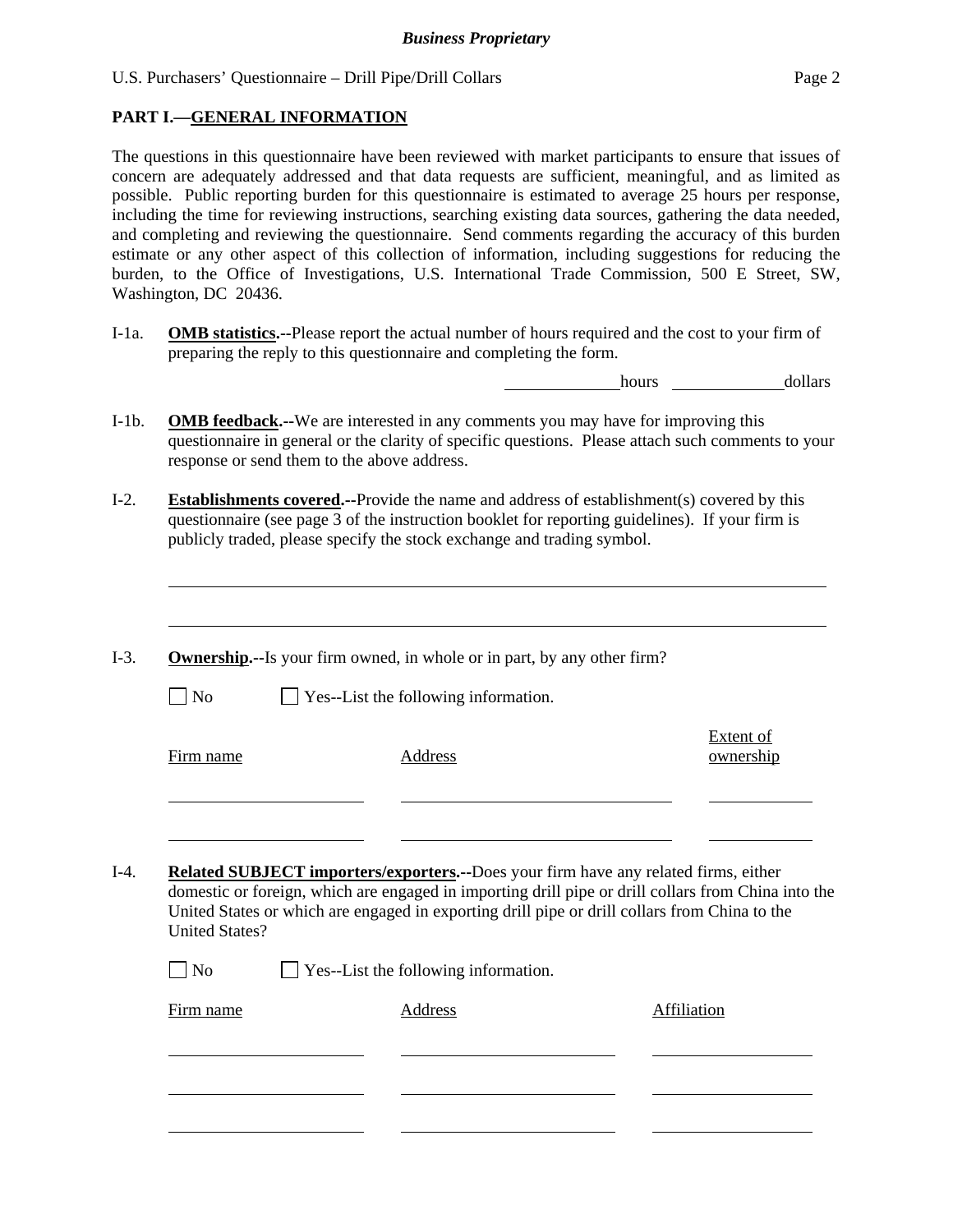## **PART I.--GENERAL INFORMATION***--Continued*

I-5. **Related producers.--**Does your firm have any related firms, either domestic or foreign, which are engaged in the production of drill pipe or drill collars?

| No<br>$\mathbf{I}$ | $\Box$ Yes--List the following information. |             |  |  |  |  |
|--------------------|---------------------------------------------|-------------|--|--|--|--|
| Firm name          | Address                                     | Affiliation |  |  |  |  |
|                    |                                             |             |  |  |  |  |
|                    |                                             |             |  |  |  |  |
|                    |                                             |             |  |  |  |  |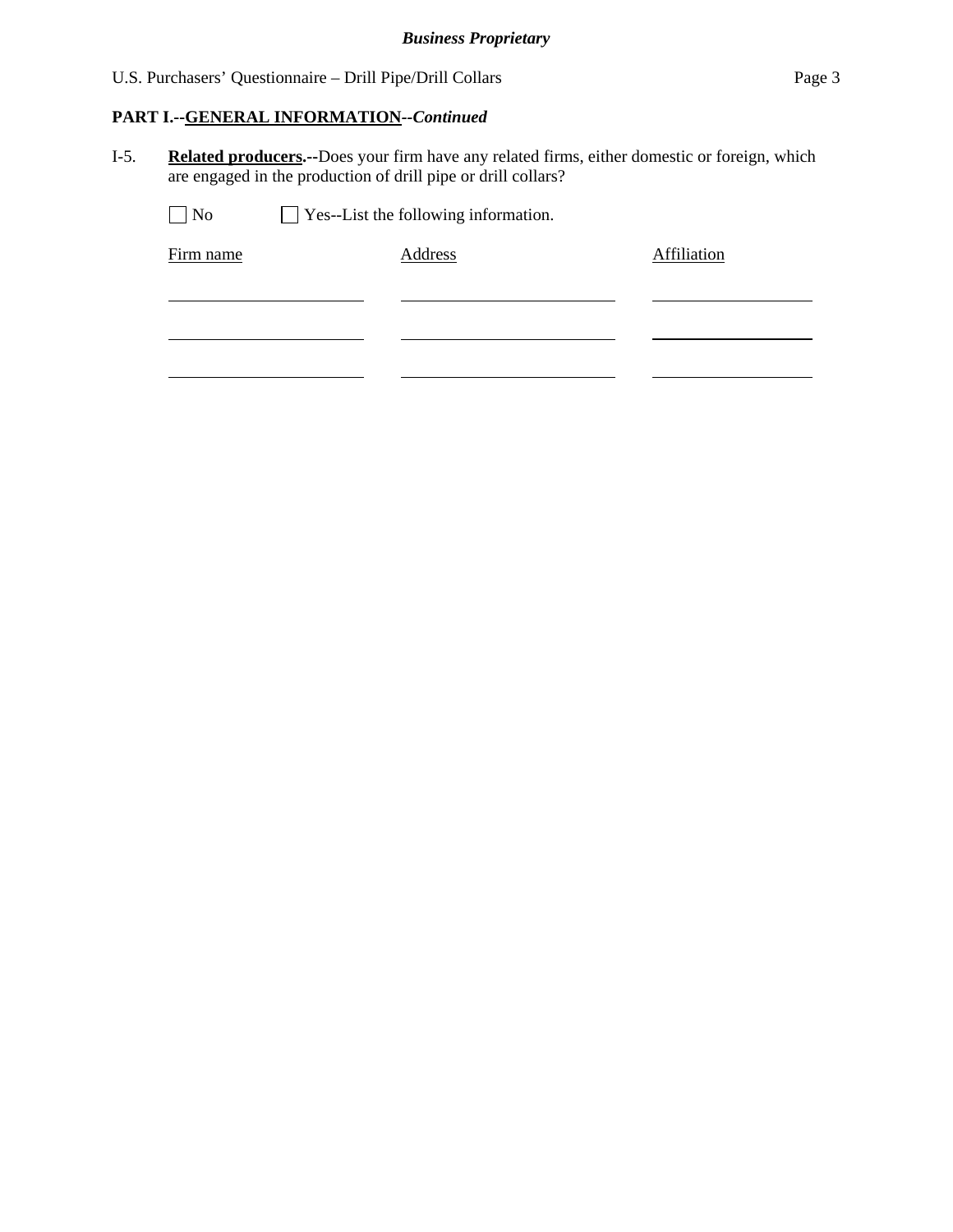### **PART II.--PURCHASES**

**Contact information (Purchases).--**Who should be contacted regarding the information requested in parts II to V?

Company contact:

Name and title

 $($ 

Phone number E-mail address

II-1. **Purchases (unfinished).--**Report, as indicated below, your firm's purchases (either directly or through a sales agent or broker) of unfinished drill pipe or unfinished drill collars. Report based on delivery date, not order date.

| Quantity (in feet) and value (in \$1,000)                                                    |      |      |      |                   |
|----------------------------------------------------------------------------------------------|------|------|------|-------------------|
| Item                                                                                         | 2007 | 2008 | 2009 | Jan.-June<br>2010 |
| Purchases of unfinished drill pipe produced in--<br><b>The United States:</b><br>Quantity    |      |      |      |                   |
| Value                                                                                        |      |      |      |                   |
| China:<br>Quantity                                                                           |      |      |      |                   |
| Value                                                                                        |      |      |      |                   |
| All other countries: <sup>1</sup><br>Quantity                                                |      |      |      |                   |
| Value                                                                                        |      |      |      |                   |
| Purchases of unfinished drill collar produced in--<br><b>The United States:</b><br>Quantity  |      |      |      |                   |
| Value                                                                                        |      |      |      |                   |
| China:<br>Quantity                                                                           |      |      |      |                   |
| Value                                                                                        |      |      |      |                   |
| All other countries: <sup>2</sup><br>Quantity                                                |      |      |      |                   |
| Value                                                                                        |      |      |      |                   |
| <sup>1</sup> Please identify these countries (drill pipe): _________________________________ |      |      |      |                   |
| <sup>2</sup> Please identify these countries (drill collar):                                 |      |      |      |                   |
|                                                                                              |      |      |      |                   |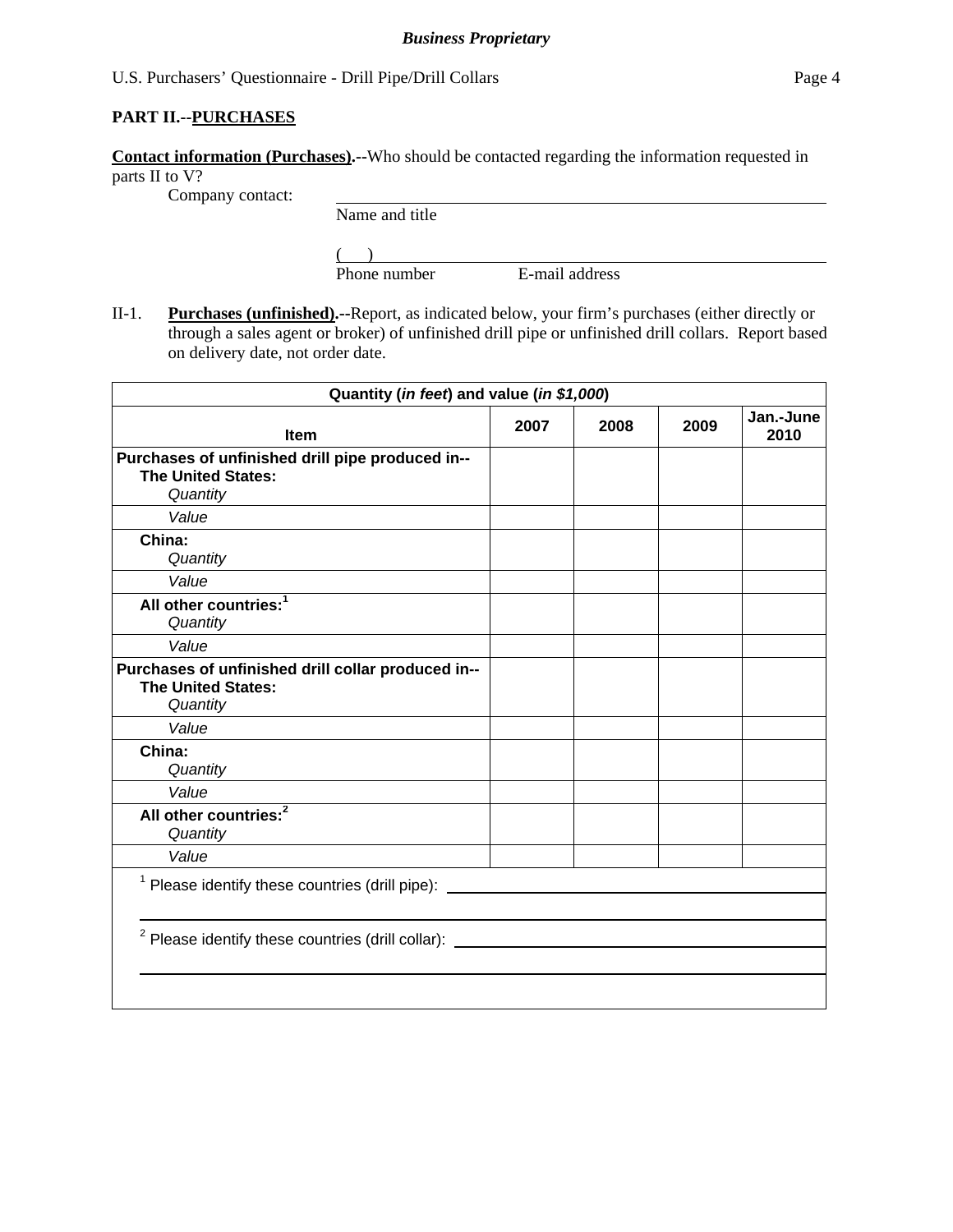## **PART II.--PURCHASES***--Continued*

II-2. **Purchases (finished).--**Report, as indicated below, your firm's purchases (either directly or through a sales agent or broker) of finished drill pipe or finished drill collars. Report based on delivery date, not order date.

| Quantity (in feet) and value (in \$1,000) <sup>1</sup>                                                                                                                                                                                                                                                                                                                                                                                                       |      |      |                       |                   |
|--------------------------------------------------------------------------------------------------------------------------------------------------------------------------------------------------------------------------------------------------------------------------------------------------------------------------------------------------------------------------------------------------------------------------------------------------------------|------|------|-----------------------|-------------------|
| Item                                                                                                                                                                                                                                                                                                                                                                                                                                                         | 2007 | 2008 | 2009                  | Jan.-June<br>2010 |
| Purchases of new finished drill pipe produced in--<br><b>The United States:</b><br>Quantity                                                                                                                                                                                                                                                                                                                                                                  |      |      |                       |                   |
| Value <sup>2</sup>                                                                                                                                                                                                                                                                                                                                                                                                                                           |      |      |                       |                   |
| China:<br>Quantity                                                                                                                                                                                                                                                                                                                                                                                                                                           |      |      |                       |                   |
| Value <sup>2</sup>                                                                                                                                                                                                                                                                                                                                                                                                                                           |      |      |                       |                   |
| All other countries: <sup>3</sup><br>Quantity                                                                                                                                                                                                                                                                                                                                                                                                                |      |      |                       |                   |
| Value <sup>2</sup>                                                                                                                                                                                                                                                                                                                                                                                                                                           |      |      |                       |                   |
| Purchases of new finished drill collar produced in--<br><b>The United States:</b><br>Quantity                                                                                                                                                                                                                                                                                                                                                                |      |      |                       |                   |
| Value <sup>2</sup>                                                                                                                                                                                                                                                                                                                                                                                                                                           |      |      |                       |                   |
| China:<br>Quantity                                                                                                                                                                                                                                                                                                                                                                                                                                           |      |      |                       |                   |
| Value <sup>2</sup>                                                                                                                                                                                                                                                                                                                                                                                                                                           |      |      |                       |                   |
| All other countries: <sup>4</sup><br>Quantity                                                                                                                                                                                                                                                                                                                                                                                                                |      |      |                       |                   |
| Value <sup>2</sup>                                                                                                                                                                                                                                                                                                                                                                                                                                           |      |      |                       |                   |
| Please include tool joints/connectors in your reporting of quantity (length) and value (\$1,000).<br>$2$ Value should include the value of any new and/or used drill pipe or drill collars exchanged for new<br>drill pipe or drill collars. Since 2007 have you attempted to exchange new and/or used drill pipe or<br>drill collars in inventory as partial or full payment for new drill pipe or drill collars?<br>$\Box$ Yes--Please explain why.<br>No. |      |      |                       |                   |
| Please estimate the total value of your purchases since 2007 in which used and/or new product from<br>inventory was accepted as partial or full payment.<br>Please describe the transaction(s) and explain the method used to determine the value of the drill<br>pipe or drill collar that you exchanged.                                                                                                                                                   |      |      | thousands of dollars. |                   |
|                                                                                                                                                                                                                                                                                                                                                                                                                                                              |      |      |                       |                   |
|                                                                                                                                                                                                                                                                                                                                                                                                                                                              |      |      |                       |                   |
| <sup>3</sup> Please identify these countries (drill pipe): _________________________________                                                                                                                                                                                                                                                                                                                                                                 |      |      |                       |                   |
|                                                                                                                                                                                                                                                                                                                                                                                                                                                              |      |      |                       |                   |
|                                                                                                                                                                                                                                                                                                                                                                                                                                                              |      |      |                       |                   |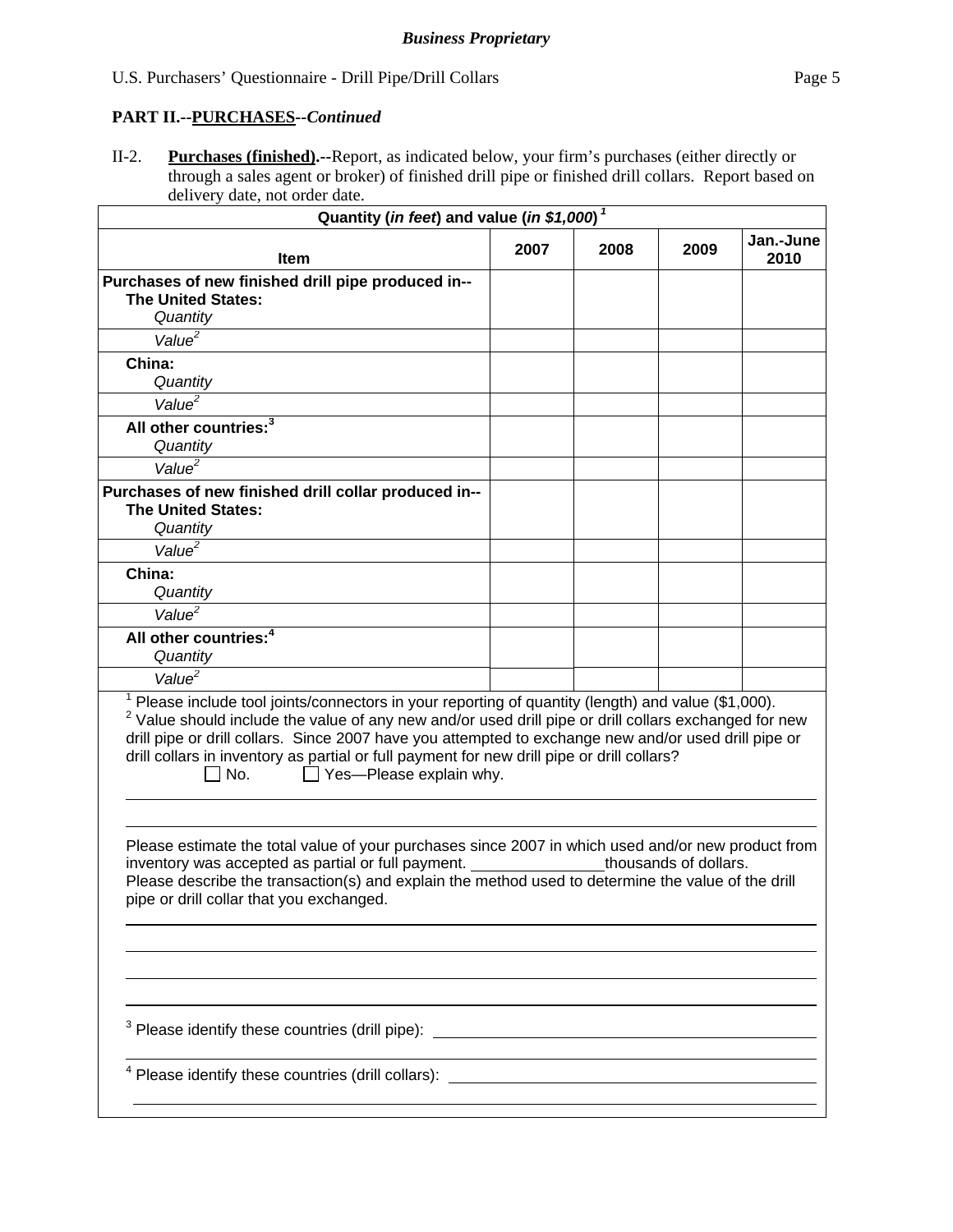## **PART II.--PURCHASES***--Continued*

II-3. **Purchases (used/refurbished).--**Report, as indicated below, your firm's purchases (either directly or through a sales agent or broker) of used/refurbished drill pipe or used/refurbished drill collars. Report based on delivery date, not order date.

| Quantity (in feet) and value (in \$1,000 <sup>1</sup> )                                                                                                                                                                                                                                                                                                                                                                                                                                                                                                                                                                                                 |  |  |  |  |  |  |
|---------------------------------------------------------------------------------------------------------------------------------------------------------------------------------------------------------------------------------------------------------------------------------------------------------------------------------------------------------------------------------------------------------------------------------------------------------------------------------------------------------------------------------------------------------------------------------------------------------------------------------------------------------|--|--|--|--|--|--|
| Jan.-June<br>2007<br>2008<br>2009<br>2010<br><b>Item</b>                                                                                                                                                                                                                                                                                                                                                                                                                                                                                                                                                                                                |  |  |  |  |  |  |
| Purchases of used drill pipe from any source:<br>Quantity                                                                                                                                                                                                                                                                                                                                                                                                                                                                                                                                                                                               |  |  |  |  |  |  |
| Value                                                                                                                                                                                                                                                                                                                                                                                                                                                                                                                                                                                                                                                   |  |  |  |  |  |  |
| Purchases of used drill collar from any source:<br>Quantity                                                                                                                                                                                                                                                                                                                                                                                                                                                                                                                                                                                             |  |  |  |  |  |  |
| Value                                                                                                                                                                                                                                                                                                                                                                                                                                                                                                                                                                                                                                                   |  |  |  |  |  |  |
| $1$ Please include tool joints/connectors in your reporting of quantity (length) and value (\$1,000).<br><sup>2</sup> Value should include the value of any exchange of new and/or used drill pipe or drill collars from<br>inventory as partial or full payment for used/refurbished product.<br>Did you exchange new or used drill pipe or drill collars for used drill pipe or collars?<br>$\Box$ Yes—Please describe the transaction(s) and explain the method used<br>∃No.<br>to determine the value of the drill pipe or drill collar that you<br>exchanged.<br>What are the end uses for which used drill pipe or drill collars are appropriate? |  |  |  |  |  |  |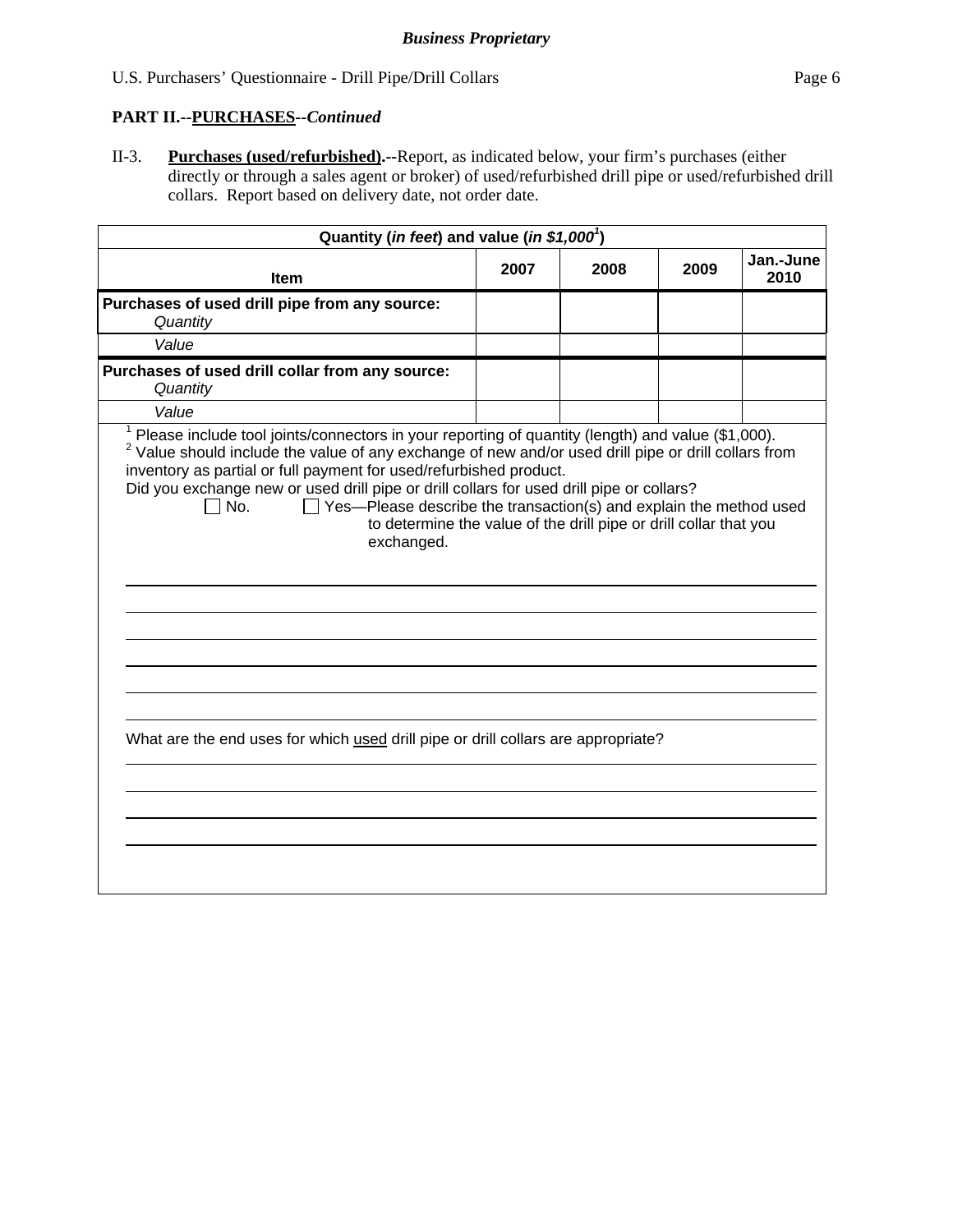#### **PART II.--PURCHASES***--Continued*

II-4. **Inventories.--**Report your firm's inventories of drill pipe and drill collars purchased by your firm during the specified periods.

| Quantity ( <i>in feet<sup>1</sup></i> )                                                                                                                                                                       |                           |                              |                                |              |
|---------------------------------------------------------------------------------------------------------------------------------------------------------------------------------------------------------------|---------------------------|------------------------------|--------------------------------|--------------|
| <b>Item</b>                                                                                                                                                                                                   | <b>December</b><br>2007   | <b>December</b><br>2008      | <b>December</b><br>2009        | June<br>2010 |
|                                                                                                                                                                                                               |                           | Unfinished drill pipe (new)  |                                |              |
| End-of-period inventories of drill pipe<br>from the United States                                                                                                                                             |                           |                              |                                |              |
| End-of-period inventories of drill pipe<br>from China                                                                                                                                                         |                           |                              |                                |              |
| End-of-period inventories of drill pipe<br>from all other countries                                                                                                                                           |                           |                              |                                |              |
|                                                                                                                                                                                                               |                           |                              | Unfinished drill collars (new) |              |
| End-of-period inventories of drill collars<br>from the United States                                                                                                                                          |                           |                              |                                |              |
| End-of-period inventories of drill collars<br>from China                                                                                                                                                      |                           |                              |                                |              |
| End-of-period inventories of drill collars<br>from all other countries                                                                                                                                        |                           |                              |                                |              |
|                                                                                                                                                                                                               | Finished drill pipe (new) |                              |                                |              |
| End-of-period inventories of drill pipe<br>from the United States                                                                                                                                             |                           |                              |                                |              |
| End-of-period inventories of drill pipe<br>from China                                                                                                                                                         |                           |                              |                                |              |
| End-of-period inventories of drill pipe<br>from all other countries                                                                                                                                           |                           |                              |                                |              |
|                                                                                                                                                                                                               |                           | Finished drill collars (new) |                                |              |
| End-of-period inventories of drill collars<br>from the United States                                                                                                                                          |                           |                              |                                |              |
| End-of-period inventories of drill collars<br>from China                                                                                                                                                      |                           |                              |                                |              |
| End-of-period inventories of drill collars<br>from all other countries                                                                                                                                        |                           |                              |                                |              |
|                                                                                                                                                                                                               | <b>Used drill pipe</b>    |                              |                                |              |
| End-of-period inventories of drill pipe<br>from all sources <sup>2</sup>                                                                                                                                      |                           |                              |                                |              |
|                                                                                                                                                                                                               | <b>Used drill collars</b> |                              |                                |              |
| End-of-period inventories of drill collars<br>from all sources <sup>2</sup>                                                                                                                                   |                           |                              |                                |              |
| $\frac{1}{1}$ Please include tool joints/connectors in your reporting of quantity (length).<br><sup>2</sup> Inventories of used product should include only product that is available for use, excluding both |                           |                              |                                |              |

drill pipe or drill collars with no more useful life (that will be sold or traded as scrap) as well as all drill pipe or drill collars that are currently being used for drilling.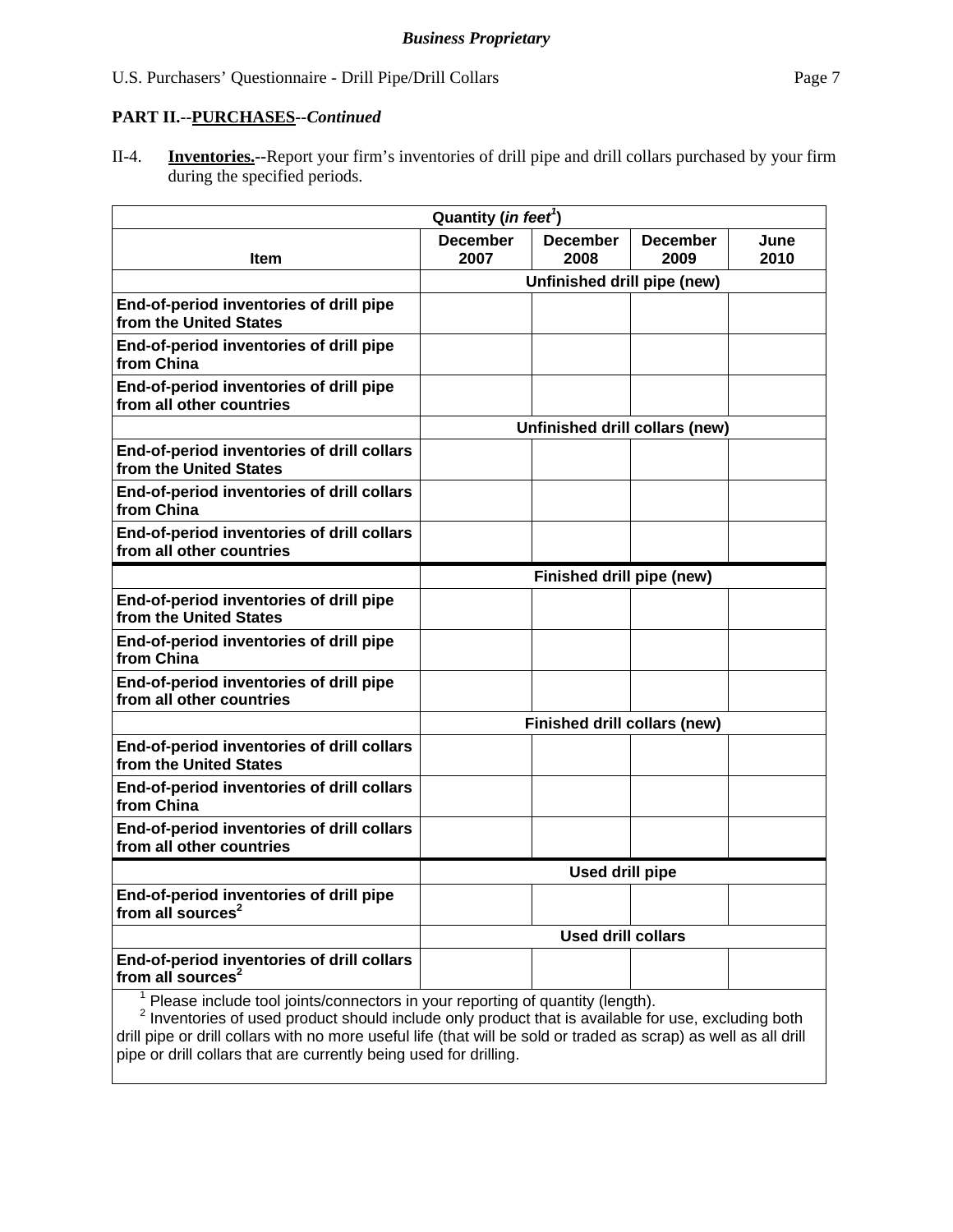### **PART II.--PURCHASES***--Continued*

 $\overline{a}$ 

 $\overline{a}$ 

II-5. **Changes in purchasing patterns.—**Please indicate how the relative levels of your firm's purchases of drill pipe or drill collars from different sources (both domestic and foreign) have changed since 2007.

| <b>Source of purchases</b>   | <b>Trend</b>     | <b>Explanation for trend</b>                                                               |
|------------------------------|------------------|--------------------------------------------------------------------------------------------|
| <b>The United States</b>     | Decreased        |                                                                                            |
|                              | Increased        |                                                                                            |
|                              | Constant         |                                                                                            |
|                              | Fluctuated       |                                                                                            |
|                              | Did not purchase |                                                                                            |
| China                        | Decreased        |                                                                                            |
|                              | Increased        |                                                                                            |
|                              | Constant         |                                                                                            |
|                              | Fluctuated       |                                                                                            |
|                              | Did not purchase |                                                                                            |
| All other countries          | Decreased        |                                                                                            |
|                              | Increased        |                                                                                            |
|                              | Constant         |                                                                                            |
|                              | Fluctuated       |                                                                                            |
|                              | Did not purchase |                                                                                            |
| drill pipe or drill collars. |                  | Note.--purchases should include any barter or exchange of new and/or used material for new |

II-6. **Purchases from one country only**.--If your firm has purchased drill pipe or drill collars from only one country, please explain the reasons for doing so.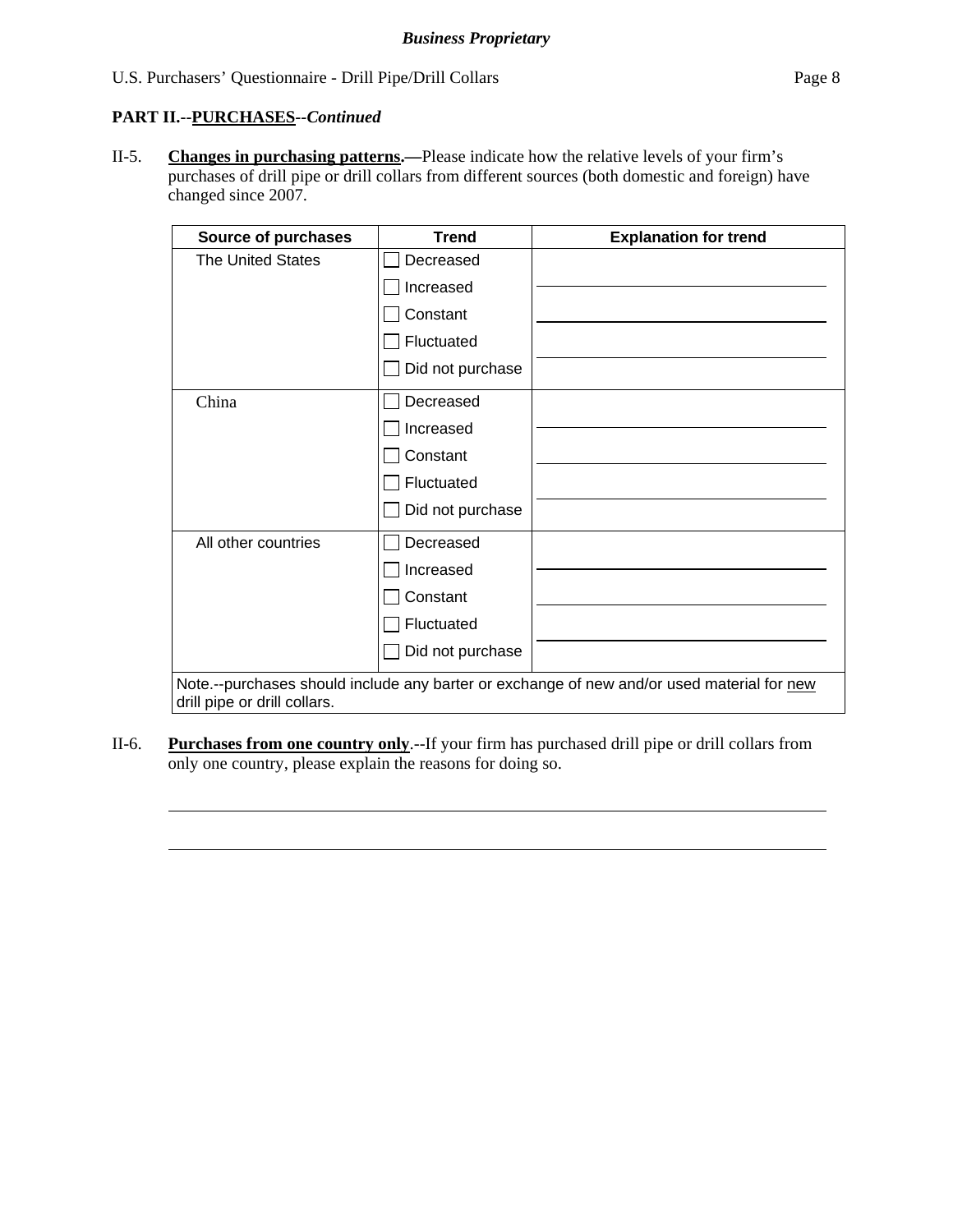## **PART II.--PURCHASES***--Continued*

II-7. (a) **Supplier identification.--**Please identify below the names and addresses of your firm's **FIVE** largest suppliers for **drill pipe** since 2007. Please also provide the name and telephone number of a contact person and the share of the quantity of your firm's total purchases of drill pipe that each of these suppliers accounted for in 2009.

| No.             | Supplier's<br>name | Street address (not P.O.<br>box), city, state, and zip<br>code | <b>Contact person</b> | Telephone number<br>or e-mail address | Share of<br>2009<br>purchases<br>(%) |
|-----------------|--------------------|----------------------------------------------------------------|-----------------------|---------------------------------------|--------------------------------------|
|                 |                    |                                                                |                       |                                       |                                      |
| $\mathbf{2}$    |                    |                                                                |                       |                                       |                                      |
| 3               |                    |                                                                |                       |                                       |                                      |
| 4               |                    |                                                                |                       |                                       |                                      |
| $5\phantom{.0}$ |                    |                                                                |                       |                                       |                                      |

 (b) **Supplier identification.--**Please identify below the names and addresses of your firm's **FIVE** largest suppliers for **drill collars** since 2007. Please also provide the name and telephone number of a contact person and the share of the quantity of your firm's total purchases of drill collars that each of these suppliers accounted for in 2009.

| No.                     | Supplier's<br>name | Street address (not P.O.<br>box), city, state, and zip<br>code | <b>Contact person</b> | Telephone number<br>or e-mail address | Share of<br>2009<br>purchases<br>(%) |
|-------------------------|--------------------|----------------------------------------------------------------|-----------------------|---------------------------------------|--------------------------------------|
| 1                       |                    |                                                                |                       |                                       |                                      |
| $\overline{2}$          |                    |                                                                |                       |                                       |                                      |
| $\mathbf{3}$            |                    |                                                                |                       |                                       |                                      |
| $\overline{\mathbf{4}}$ |                    |                                                                |                       |                                       |                                      |
| 5                       |                    |                                                                |                       |                                       |                                      |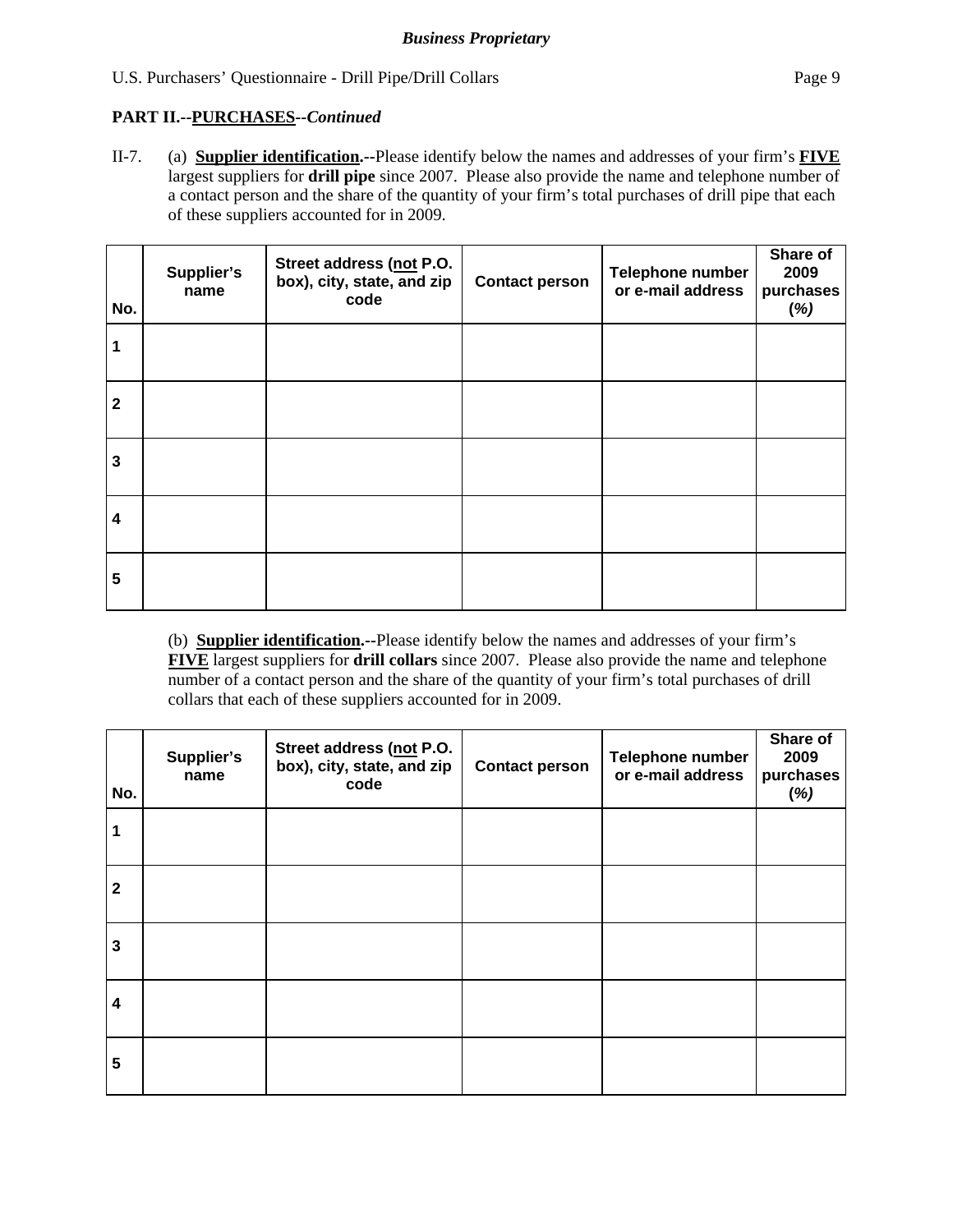## **PART II.--PURCHASES***--Continued*

## II-8. **COMPARABILITY OF DRILL PIPE AND DRILL COLLARS**.–

Please describe the **differences and similarities between drill pipe and drill collars** with respect to the following factors: (a) **characteristics and uses**--describe the differences and similarities in the physical characteristics and end uses; (b) **interchangeability**--discuss the interchangeability in end use of the two products; (c) **manufacturing processes**--describe the two processes; (d) **channels of distribution**--describe the specific end use/customer requirements and channels of distribution/market situation in which the products are sold; (e) **customer and producer perceptions-**-describe any perceived differences in the two products (e.g., sales/marketing practices); and (f) **price**--provide a discussion and specific examples of prices for the two products. Use additional pages as necessary.

 **(a) Characteristics and uses:** 

 **(b) Interchangeability:** 

 **(c) Manufacturing processes:** 

 **(d) Channels of distribution:** 

 **(e) Customer and producer perceptions:** 

 **(f) Price:**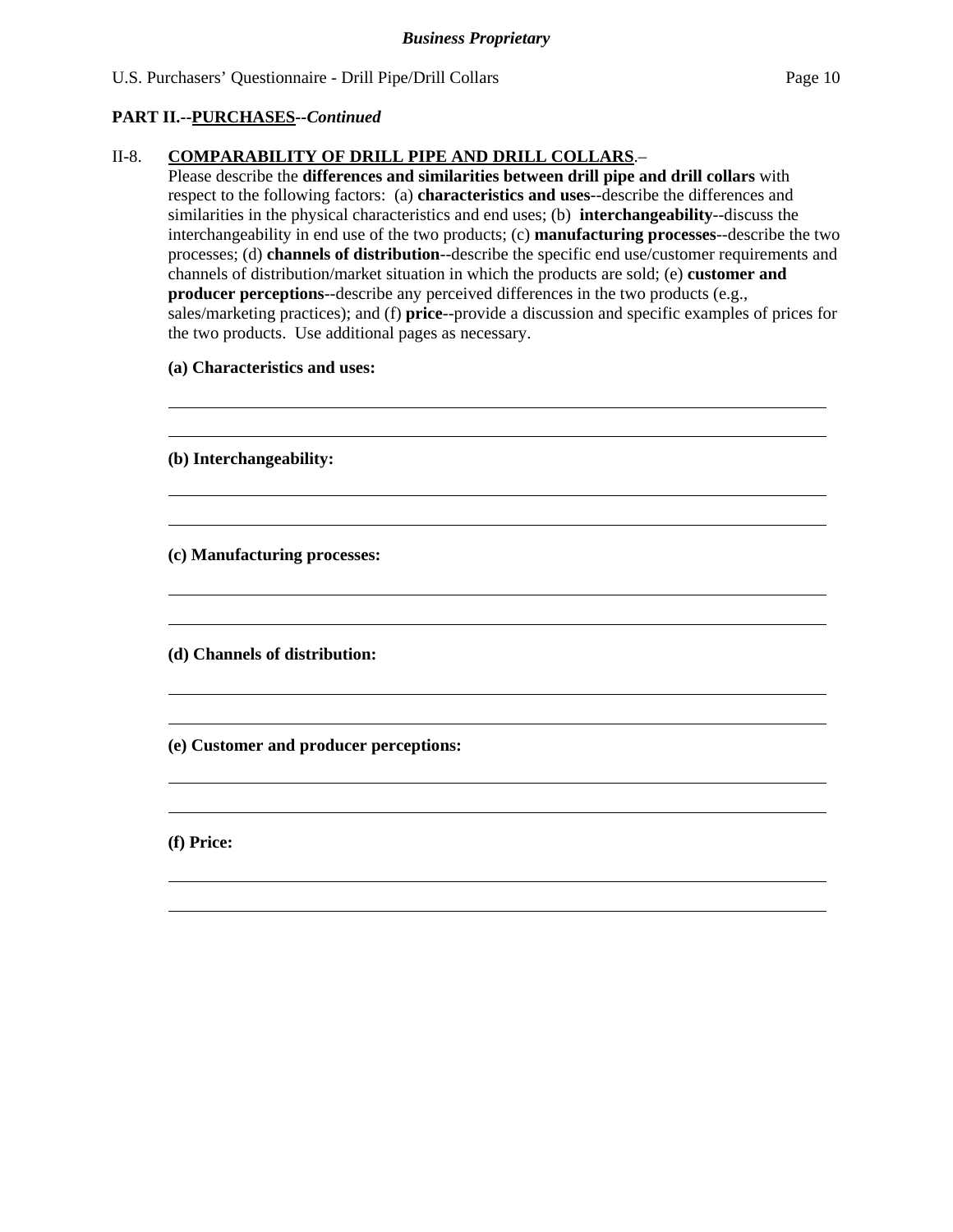## **PART II.--PURCHASES***--Continued*

For purposes of questions II-9, 11-10, and part III of this questionnaire, please use the following definition of "premium drill pipe."

*Premium Drill Pipe*: Generally considered to be drill pipe whose tube body, tool joint, and/or tool joint connections surpass API specifications. Specifically Premium Drill Pipe: (1) Specifies the drill pipe body or tool joint material as: a. Conforming to API 5DP (or ISO 11961) at Product Specification Level PSL-3, *or* b. Conforming to common premium specifications such as NS-1 (Shell Sqair) or IRP, *or* c. Having minimum yield strength which is appreciably above S135, with PSIs or 150 or above, - **OR** - (2) Includes drill pipe threaded connections which: a. Do not conform to the threaded connections listed in either API Specifications 7-2, ISO 10424-2, or API Recommended Practice 7G, *and* b. Have minimum mechanical ratings exceeding those of Standard Drill Pipe connections by more than 15%, with the tool joint of the same nominal outside diameter and inside diameter.

II-9. Since 2007, has your firm purchased premium quality drill pipe?

 $\neg$  No  $\neg$  Yes—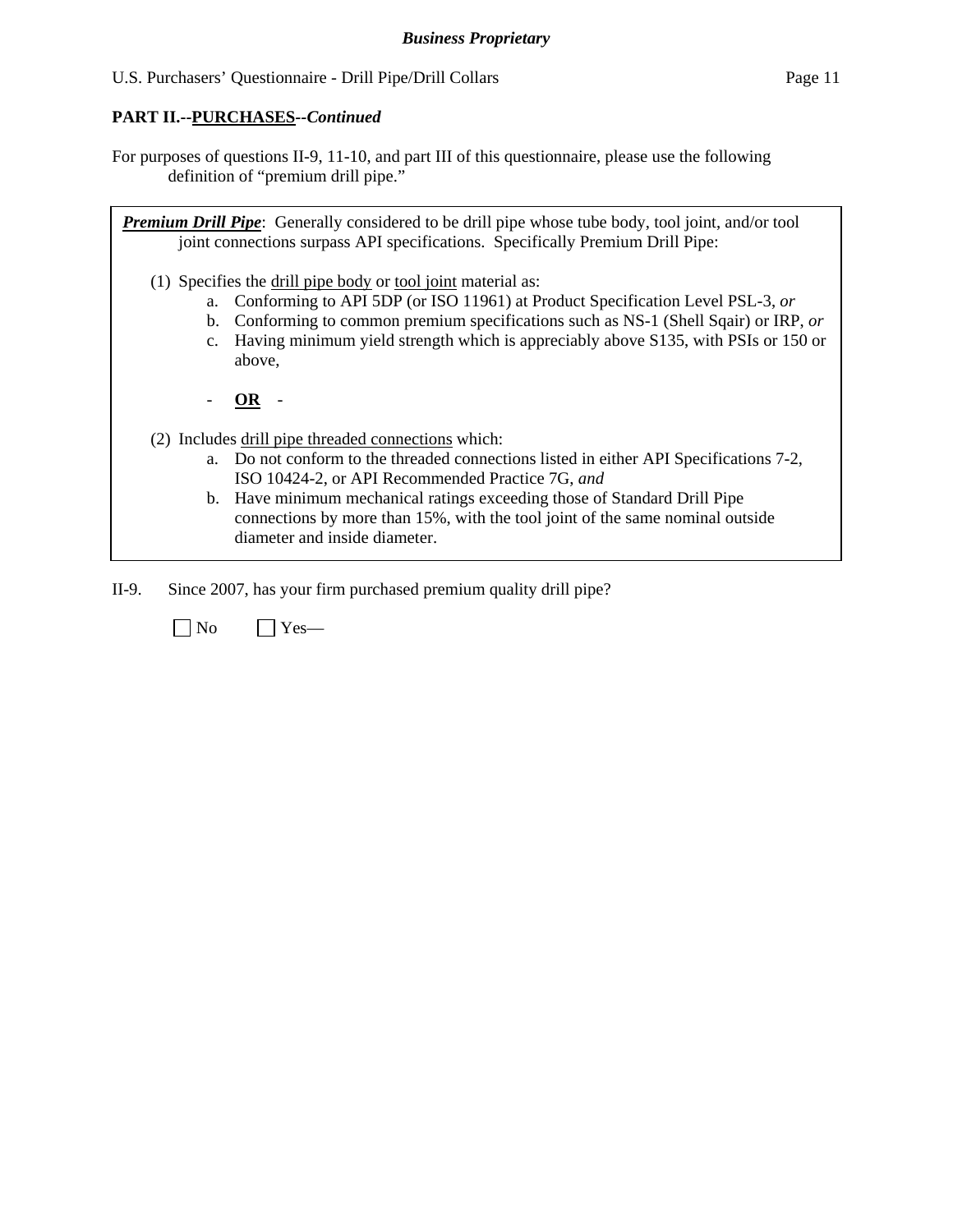### **PART II.--PURCHASES***--Continued*

II-10. **COMPARABILITY OF PREMIUM AND NON-PREMIUM DRILL PIPE**.– Please describe the **differences and similarities between premium drill pipe and nonpremium drill pipe** with respect to the following factors: (a) **characteristics and uses**--describe the differences and similarities in the physical characteristics and end uses; (b) **interchangeability**--discuss the interchangeability in end use of the two products; (c) **manufacturing processes**--describe the two processes; (d) **channels of distribution**--describe the specific end use/customer requirements and channels of distribution/market situation in which the products are sold; (e) **customer and producer perceptions**--describe any perceived differences in the two products (e.g., sales/marketing practices); and (f) **price**--provide a discussion and specific examples of prices for the two products. Use additional pages as necessary.

 **(a) Characteristics and uses:** 

 **(b) Interchangeability:** 

 **(c) Manufacturing processes:** 

 **(d) Channels of distribution:** 

 **(e) Customer and producer perceptions:** 

 **(f) Price:**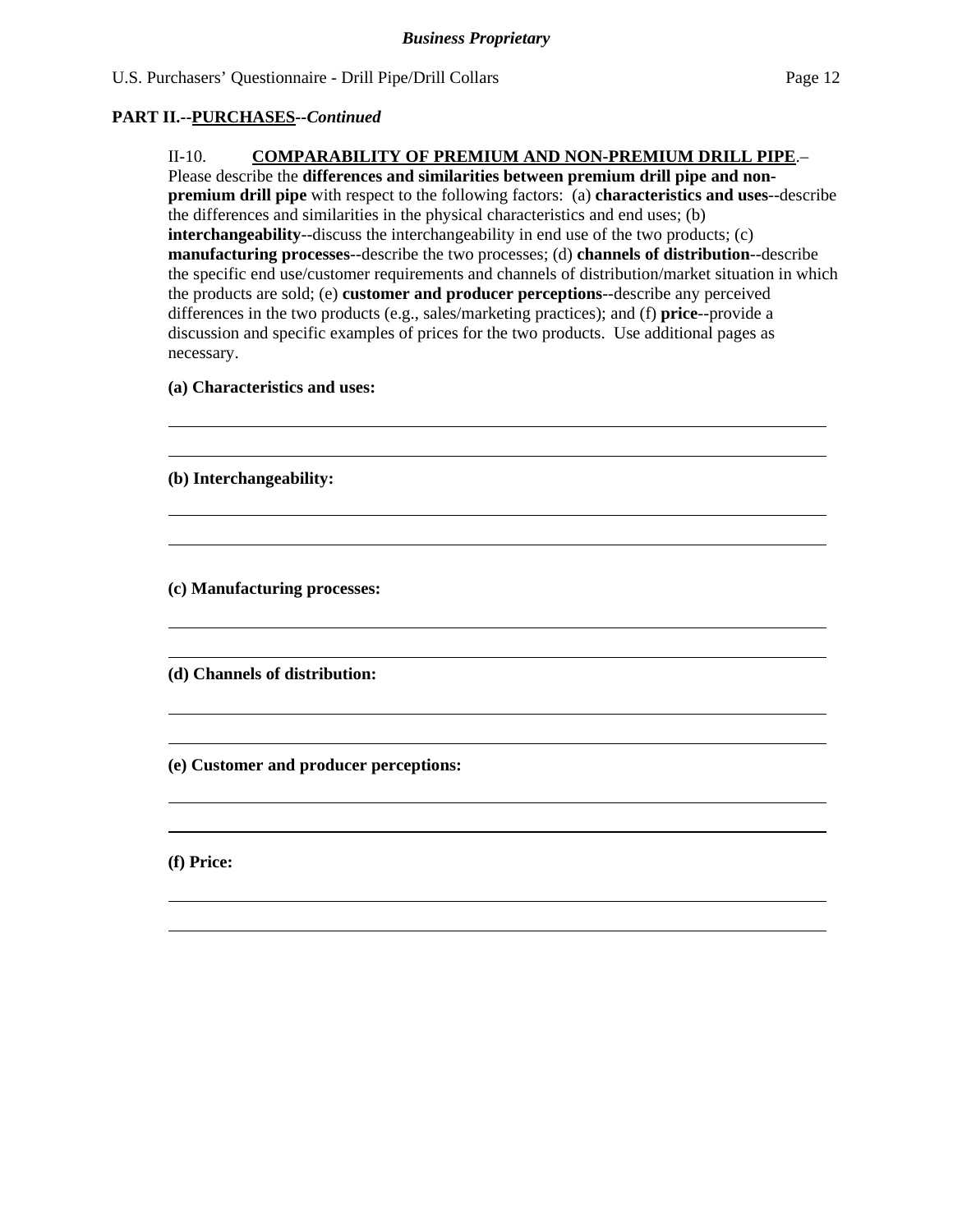### **PART II.--PURCHASES***--Continued*

### II-11. **COMPARABILITY OF** *UNFINISHED* **DRILL PIPE / DRILL COLLARS AND**  *FINISHED* **DRILL PIPE / DRILL COLLARS**.--Please describe the differences and similarities in unfinished drill pipe / drill collars and finished drill pipe / drill collars for the following factors:

**If your responses on any of the following questions differ between** *drill pipe* **(whether unfinished or finished) and** *drill collars* **(whether unfinished or finished), please answer for each product separately and identify if answers apply to drill pipe or drill collars.** 

**(a) Whether the upstream article is dedicated to the production of the downstream article (e.g., what percentage of unfinished drill pipe / drill collars is used in the production of finished drill pipe / drill collars):** 

**(b) Whether there are perceived to be separate markets for the upstream (unfinished drill pipe / drill collars) and downstream (finished drill pipe / drill collars) articles**:

**(c) Differences in the physical characteristics and functions of the upstream (unfinished drill pipe / drill collars) and downstream (finished drill pipe / drill collars) articles:** 

**(d) Differences in the cost or value of unfinished drill pipe/drill collars compared to finished drill pipe/drill collars:** 

**(e) Significance and extent of the processes used to transform the upstream (unfinished drill pipe / drill collars) into the downstream (finished drill pipe / drill collars) article:**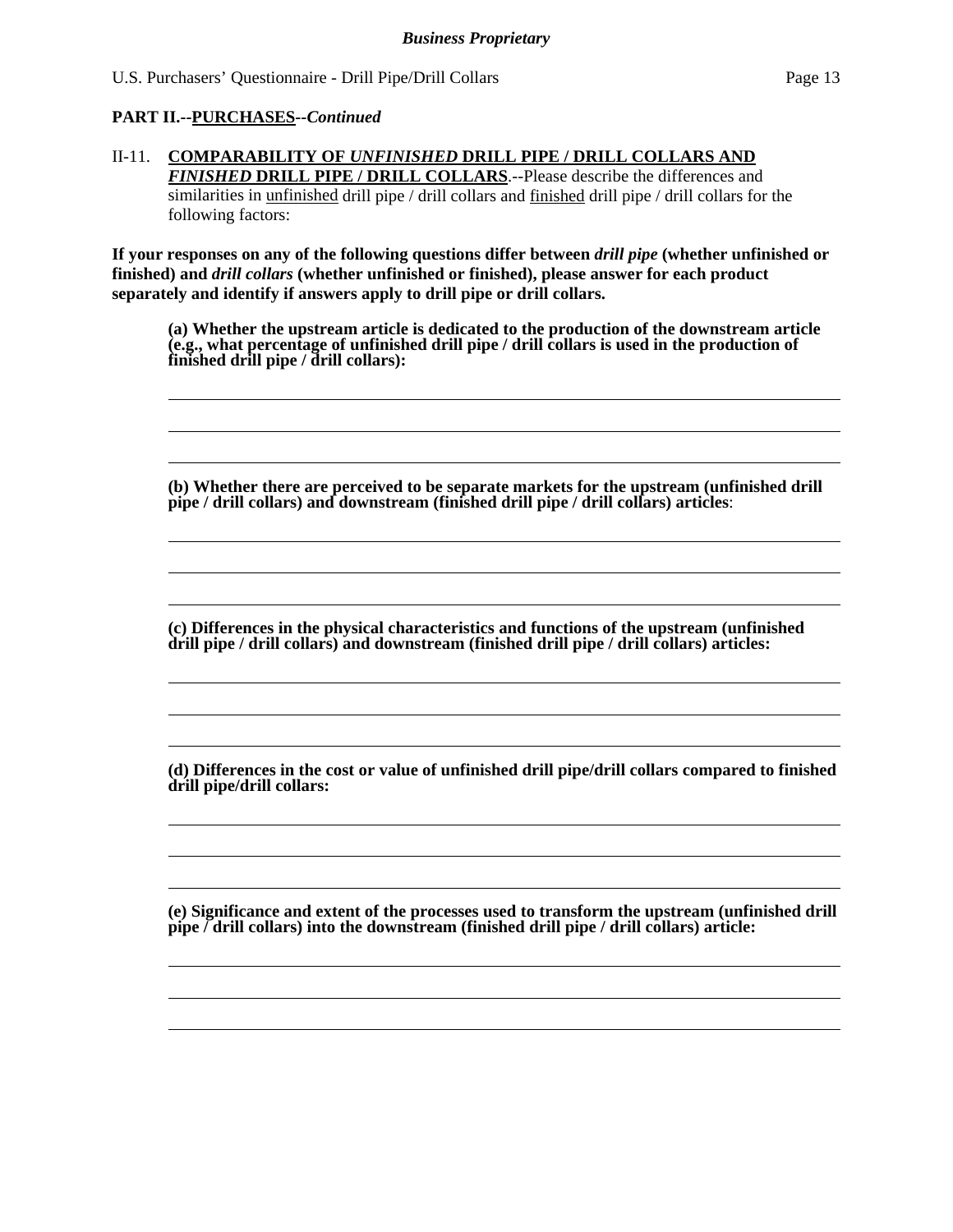### **PART III.--MARKET CHARACTERISTICS AND PURCHASING PRACTICES**

**If your responses on any of the following questions differ between** *drill pipe* **(whether unfinished or finished) and** *drill collars* **(whether unfinished or finished), or between** *premium* **and** *non-premium* **drill pipe, please answer for each product separately and identify if answers apply to drill pipe, drill collars, premium, or non-premium drill pipe.** 

III-1. **Firm type.--**Which of the following best describes your firm as a purchaser of drill pipe or drill collars (check all that apply)?

| $\Box$ Oil/gas company             |
|------------------------------------|
| $\Box$ Drilling contractor         |
| $\Box$ Pipe processor/manufacturer |

Equipment rental company Pipe distributor  $\Box$  Other (Describe:  $\Box$ )

III-2. **Competition for sales.--**If you are a distributor or reseller of drill pipe or drill collars, do you compete for sales to your customers with the manufacturers or importers from which you purchase drill pipe or drill collars?

 $\overline{a}$ 

No **Yes--Please describe** 

III-3. **Types of customers.--**If your firm is a distributor or reseller of drill pipe or drill collars, what are the major types of consumers to which you sell drill pipe or drill collars?

 $\Box$  Oil/gas company<br> $\Box$  Drilling contractor

Equipment rental company<br>Pipe distributor Pipe processor/manufacturer  $\Box$  Other (Describe: )

III-4. **End uses.--**If your firm is an end user/service provider using drill pipe or drill collars, list the top 3 products for which your firm purchases drill pipe or drill collars as an input, the percentage of the total cost of the end use product that is accounted for by drill pipe or drill collars and by other inputs.

|                                                  | Share of cost of this product/ service<br>accounted for by | Total                             |                           |      |
|--------------------------------------------------|------------------------------------------------------------|-----------------------------------|---------------------------|------|
| Product(s) you produce or<br>service you provide | Drill pipe<br>(percent)                                    | <b>Drill collars</b><br>(percent) | Other inputs<br>(percent) |      |
|                                                  |                                                            |                                   |                           | 100% |
|                                                  |                                                            |                                   |                           | 100% |
| 3.                                               |                                                            |                                   |                           | 100% |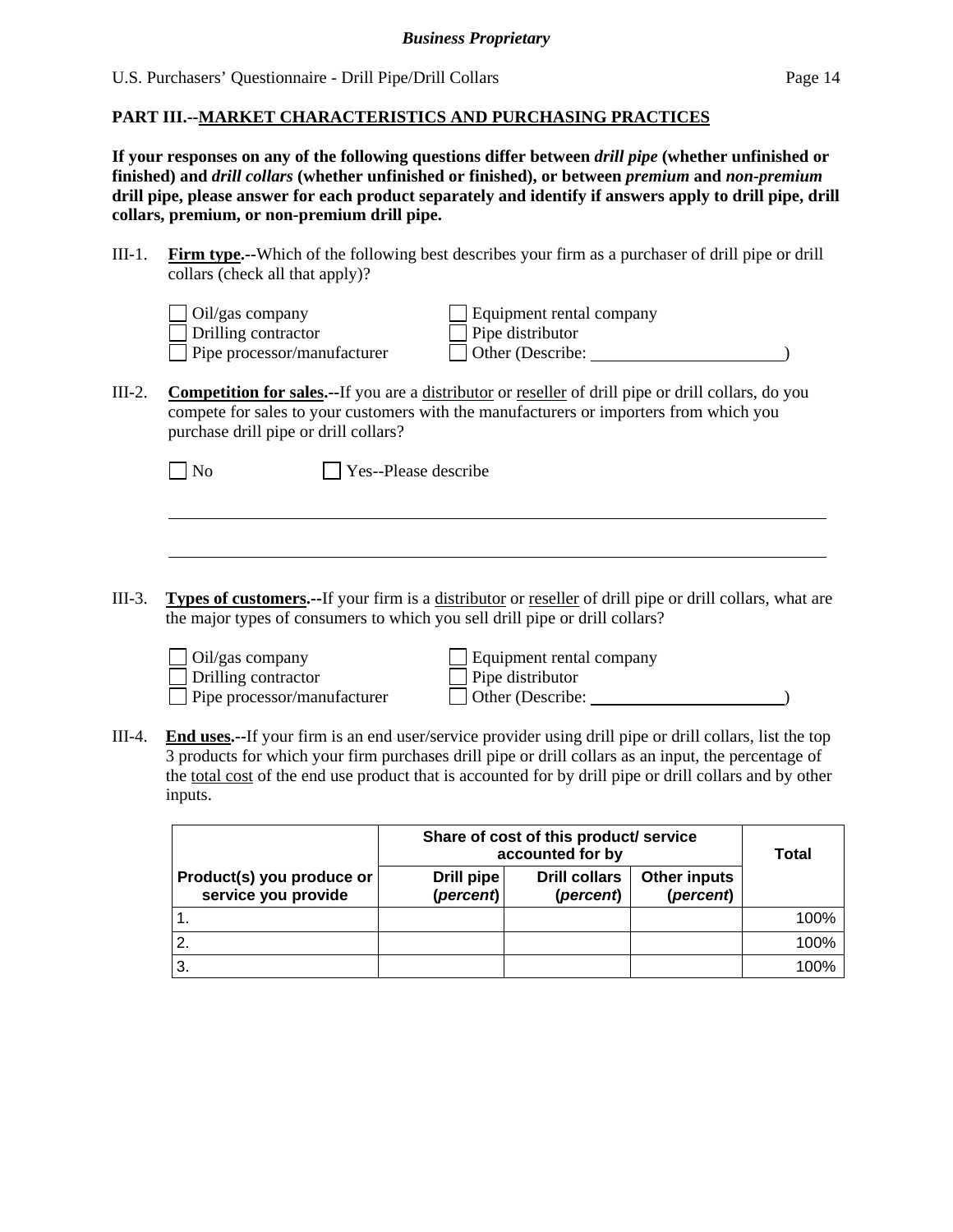### **PART III.--MARKET CHARACTERISTICS AND PURCHASING PRACTICES***--Continued*

#### III-5. **Demand for end use products.--**

| (a) | If your firm is an end user or service provider using drill pipe or drill collars, has the |
|-----|--------------------------------------------------------------------------------------------|
|     | demand for your firm's final products/services incorporating drill pipe or drill collars   |
|     | changed since 2007?                                                                        |

|     | Increased                                                                      | Decreased                     | Fluctuated | $\vert$ No change |  |  |  |
|-----|--------------------------------------------------------------------------------|-------------------------------|------------|-------------------|--|--|--|
| (b) | Has this had any effect on your firm's demand for drill pipe or drill collars? |                               |            |                   |  |  |  |
|     | $\Box$ No                                                                      | $\vert$ Yes--Please describe. |            |                   |  |  |  |

III-6. **Substitutes.--**Can other products be substituted for drill pipe or drill collars?

 $\overline{a}$ 

No Ses--Please fill out the table below.

| <b>Substitute</b> | End use in which this<br>substitute is used | Have changes in the prices of this substitute<br>affected the price for drill pipe or drill<br>collars? |  |  |
|-------------------|---------------------------------------------|---------------------------------------------------------------------------------------------------------|--|--|
| 1.                |                                             | $\Box$ Yes—please explain.<br>$\overline{\rm No}$                                                       |  |  |
|                   |                                             |                                                                                                         |  |  |
| 2.                |                                             | $\Box$ Yes—please explain.<br>$\overline{\rm No}$                                                       |  |  |
|                   |                                             |                                                                                                         |  |  |
| 3.                |                                             | $\Box$ Yes—please explain.<br>$\Box$ No                                                                 |  |  |
|                   |                                             |                                                                                                         |  |  |

## III-7. **Demand trends.--**

(a) How has the demand within the United States for drill pipe or drill collars changed since 2007? What principal factors caused changes in demand since 2007?

| Increased | Decreased | Fluctuated | $\Box$ No change |
|-----------|-----------|------------|------------------|
|           |           |            |                  |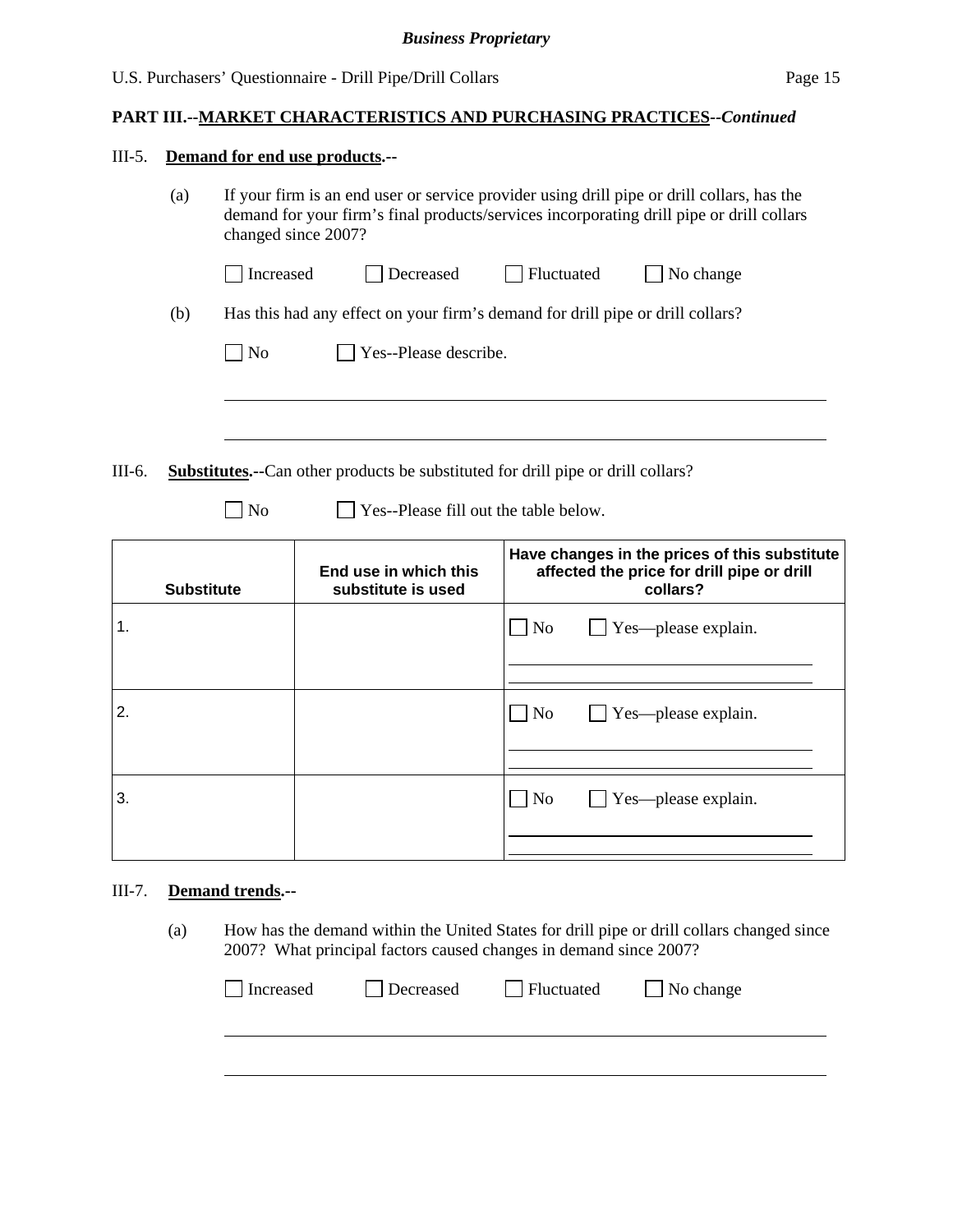### *Business Proprietary*

#### U.S. Purchasers' Questionnaire - Drill Pipe/Drill Collars Page 16

## **PART III.--MARKET CHARACTERISTICS AND PURCHASING PRACTICES***--Continued*

(b) How has the demand **outside** the United States for drill pipe or drill collars changed since 2007? What principal factors caused changes in demand since 2007?

| Increased | Decreased | $\Box$ Fluctuated | $\Box$ No change |  |
|-----------|-----------|-------------------|------------------|--|
|           |           |                   |                  |  |
|           |           |                   |                  |  |

III-8. **Number of rigs.—**For each of the periods below please report, the number of rigs your firm owns or services and the number of these rigs that are actively drilling.

|                                                                    | <b>December</b><br>2007 | <b>December</b><br>2008 | <b>December</b><br>2009 | June<br>2010 |
|--------------------------------------------------------------------|-------------------------|-------------------------|-------------------------|--------------|
| Number of rigs owned or serviced                                   |                         |                         |                         |              |
| Number of these rigs actively drilling at the<br>end of the period |                         |                         |                         |              |

- III-9. **Importance of purchasing domestic product.--**Is buying a product that is produced in the United States an important factor in your firm's purchases of drill pipe or drill collars (check ALL that apply)?
	- No

l

- Yes--Purchases of domestic product are required by law or regulation (for example, government purchases under "Buy American" provisions). This involves percent of all purchases of drill pipe or drill collars.
- □ Yes--Purchases of domestic product are not required by law or regulation, but are required by your customers. This involves <u>expected</u> percent of all purchases of drill pipe or drill collars.
- $\Box$  Yes--Purchases of domestic product are required for other reasons (please specify these reasons below). This involves percent of all purchases of drill pipe or drill collars.

### III-10. **Conditions of competition.--**

l

(a) Does the price of oil and/or gas affect demand for drill pipe or drill collars?

| $\Box$ No | $\Box$ Yes--Please explain how these prices affect demand, and the time |
|-----------|-------------------------------------------------------------------------|
|           | lags involved.                                                          |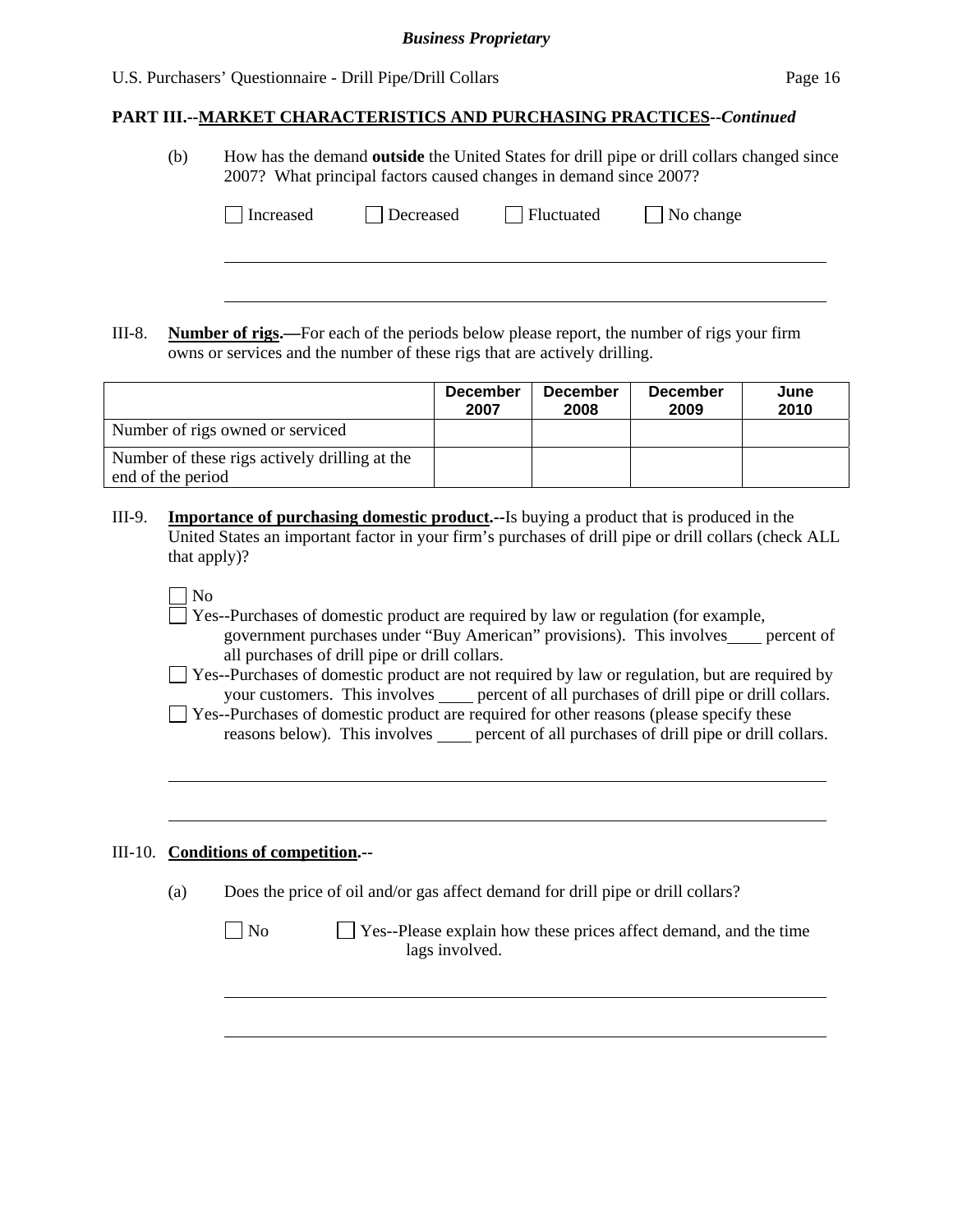# **PART III.--MARKET CHARACTERISTICS AND PURCHASING PRACTICES***--Continued*

|         | (b)        |                                                                                                                         | that of the overall economy?                  | Does demand for drill pipe or drill collars have a business cycle which is different from |                                                                                                                                                                                                      |       |  |
|---------|------------|-------------------------------------------------------------------------------------------------------------------------|-----------------------------------------------|-------------------------------------------------------------------------------------------|------------------------------------------------------------------------------------------------------------------------------------------------------------------------------------------------------|-------|--|
|         |            | $\overline{\phantom{a}}$ No                                                                                             |                                               | pipe or drill collars.                                                                    | Yes--Please explain what causes the business cycles that affect drill                                                                                                                                |       |  |
|         |            |                                                                                                                         |                                               |                                                                                           |                                                                                                                                                                                                      |       |  |
|         | (c)        |                                                                                                                         | for drill pipe or drill collars?              |                                                                                           | Do factors other than the price of oil and gas and those you listed in (b) affect demand                                                                                                             |       |  |
|         |            | $\big $ No                                                                                                              |                                               | demand for drill pipe or drill collars.                                                   | Yes--Please identify these factors and describe how they affect                                                                                                                                      |       |  |
|         | (d)        |                                                                                                                         |                                               |                                                                                           |                                                                                                                                                                                                      |       |  |
|         |            | Has the impact of the factors reported in (a), (b), and (c) above on drill pipe or drill<br>collars changed since 2007? |                                               |                                                                                           |                                                                                                                                                                                                      |       |  |
|         |            | No                                                                                                                      |                                               | Yes--Please explain any such changes.                                                     |                                                                                                                                                                                                      |       |  |
|         |            |                                                                                                                         |                                               |                                                                                           |                                                                                                                                                                                                      |       |  |
| III-11. |            |                                                                                                                         | the drill pipe or drill collars you purchase? |                                                                                           | <b>Decisions based on producer.</b> --Does your firm, and to the extent that you know, do your<br>customers make purchasing decisions involving drill pipe or drill collars based on the producer of |       |  |
|         | Your firm: |                                                                                                                         | Always                                        | Usually                                                                                   | Sometimes                                                                                                                                                                                            | Never |  |
|         |            | Your customers:                                                                                                         | Always                                        | Usually                                                                                   | Sometimes                                                                                                                                                                                            | Never |  |
|         |            | why this information is important.                                                                                      |                                               |                                                                                           | If at least sometimes, please discuss how your firm or your customers determine the producer and                                                                                                     |       |  |
|         |            |                                                                                                                         |                                               |                                                                                           |                                                                                                                                                                                                      |       |  |
|         |            |                                                                                                                         |                                               |                                                                                           | Your customers: <u>New Your customers:</u>                                                                                                                                                           |       |  |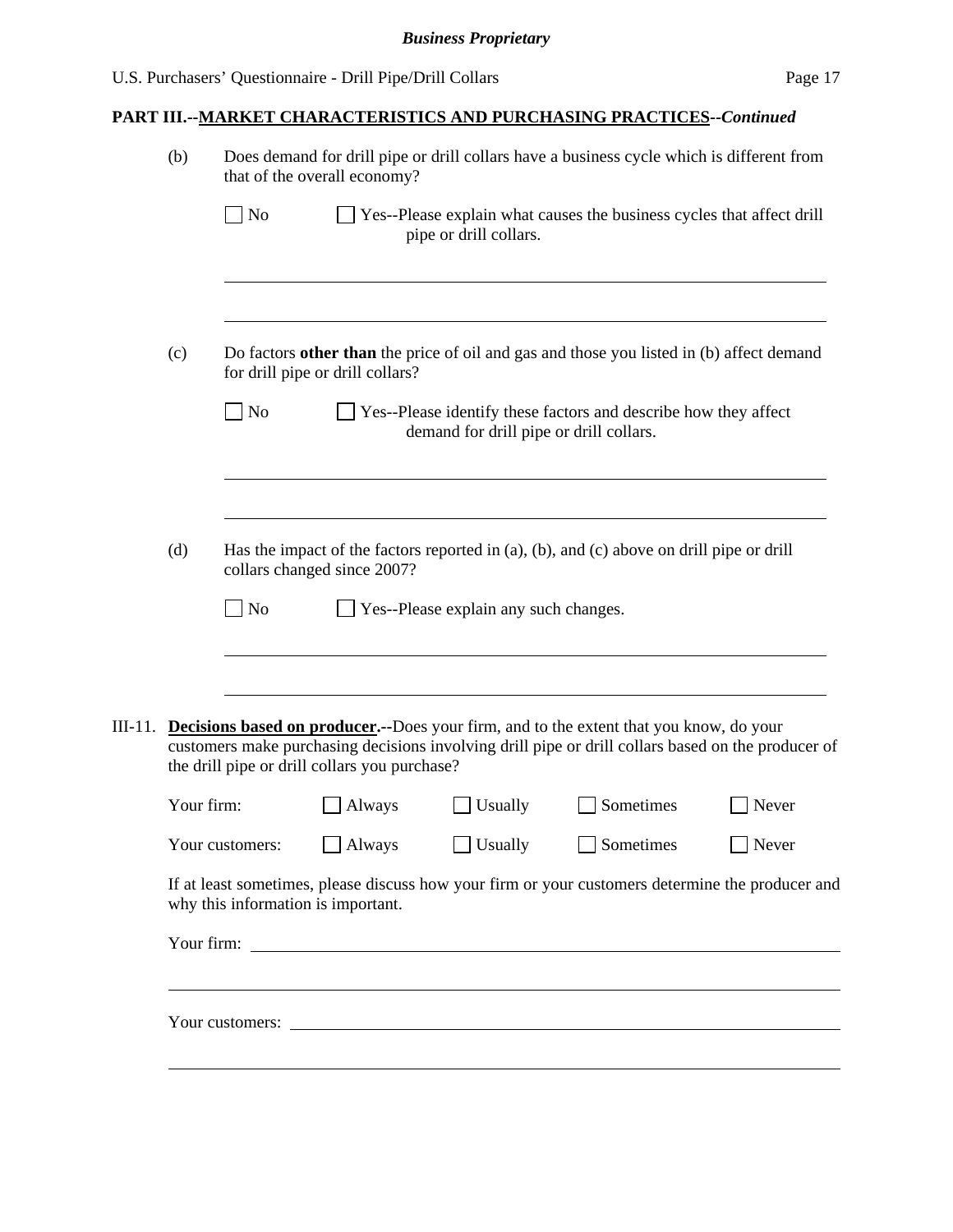# **PART III.--MARKET CHARACTERISTICS AND PURCHASING PRACTICES***--Continued*

|                                                                                                       |                                                | III-12. Decisions based on country-of-origin.--Does your firm, and to the extent that you know, do<br>your customers make purchasing decisions involving drill pipe or drill collars based on the<br>country of origin of the drill pipe or drill collars you purchase? |                                                          |                                          |                                                                                                     |                   |  |  |
|-------------------------------------------------------------------------------------------------------|------------------------------------------------|-------------------------------------------------------------------------------------------------------------------------------------------------------------------------------------------------------------------------------------------------------------------------|----------------------------------------------------------|------------------------------------------|-----------------------------------------------------------------------------------------------------|-------------------|--|--|
|                                                                                                       | Your firm:                                     |                                                                                                                                                                                                                                                                         | Always                                                   | Usually                                  | Sometimes                                                                                           | Never             |  |  |
|                                                                                                       |                                                | Your customers:                                                                                                                                                                                                                                                         | $\Box$ Always                                            | $\Box$ Usually                           | Sometimes                                                                                           | $\sqrt{\ }$ Never |  |  |
|                                                                                                       |                                                | why this information is important.                                                                                                                                                                                                                                      |                                                          |                                          | If at least sometimes, please discuss how your firm or your customers determine the source and      |                   |  |  |
|                                                                                                       |                                                |                                                                                                                                                                                                                                                                         |                                                          |                                          |                                                                                                     |                   |  |  |
|                                                                                                       |                                                |                                                                                                                                                                                                                                                                         |                                                          |                                          |                                                                                                     |                   |  |  |
|                                                                                                       |                                                | III-13. Purchasing frequency.--                                                                                                                                                                                                                                         |                                                          |                                          |                                                                                                     |                   |  |  |
|                                                                                                       | (a)                                            |                                                                                                                                                                                                                                                                         | How frequently do you order drill pipe or drill collars? |                                          |                                                                                                     |                   |  |  |
|                                                                                                       | Monthly Quarterly<br>Weekly<br>$\Box$ Annually |                                                                                                                                                                                                                                                                         |                                                          |                                          |                                                                                                     |                   |  |  |
|                                                                                                       |                                                |                                                                                                                                                                                                                                                                         |                                                          |                                          |                                                                                                     |                   |  |  |
| (b)<br>Have you made significant changes in your purchasing patterns (e.g., frequency) since<br>2007? |                                                |                                                                                                                                                                                                                                                                         |                                                          |                                          |                                                                                                     |                   |  |  |
|                                                                                                       | Yes-Please describe.<br>No                     |                                                                                                                                                                                                                                                                         |                                                          |                                          |                                                                                                     |                   |  |  |
|                                                                                                       |                                                |                                                                                                                                                                                                                                                                         |                                                          |                                          |                                                                                                     |                   |  |  |
|                                                                                                       |                                                | purchase?<br>firms                                                                                                                                                                                                                                                      |                                                          |                                          | III-14. Number of suppliers contacted.--How many suppliers do you generally contact before making a |                   |  |  |
|                                                                                                       |                                                | III-15. Supplier negotiations.--                                                                                                                                                                                                                                        |                                                          |                                          |                                                                                                     |                   |  |  |
|                                                                                                       | (a)                                            | and purchaser?                                                                                                                                                                                                                                                          |                                                          |                                          | Do purchases of drill pipe or drill collars usually involve negotiations between supplier           |                   |  |  |
|                                                                                                       |                                                | $\Box$ No                                                                                                                                                                                                                                                               |                                                          | Yes--Please describe these negotiations. |                                                                                                     |                   |  |  |
|                                                                                                       |                                                |                                                                                                                                                                                                                                                                         |                                                          |                                          |                                                                                                     |                   |  |  |
|                                                                                                       |                                                |                                                                                                                                                                                                                                                                         |                                                          |                                          |                                                                                                     |                   |  |  |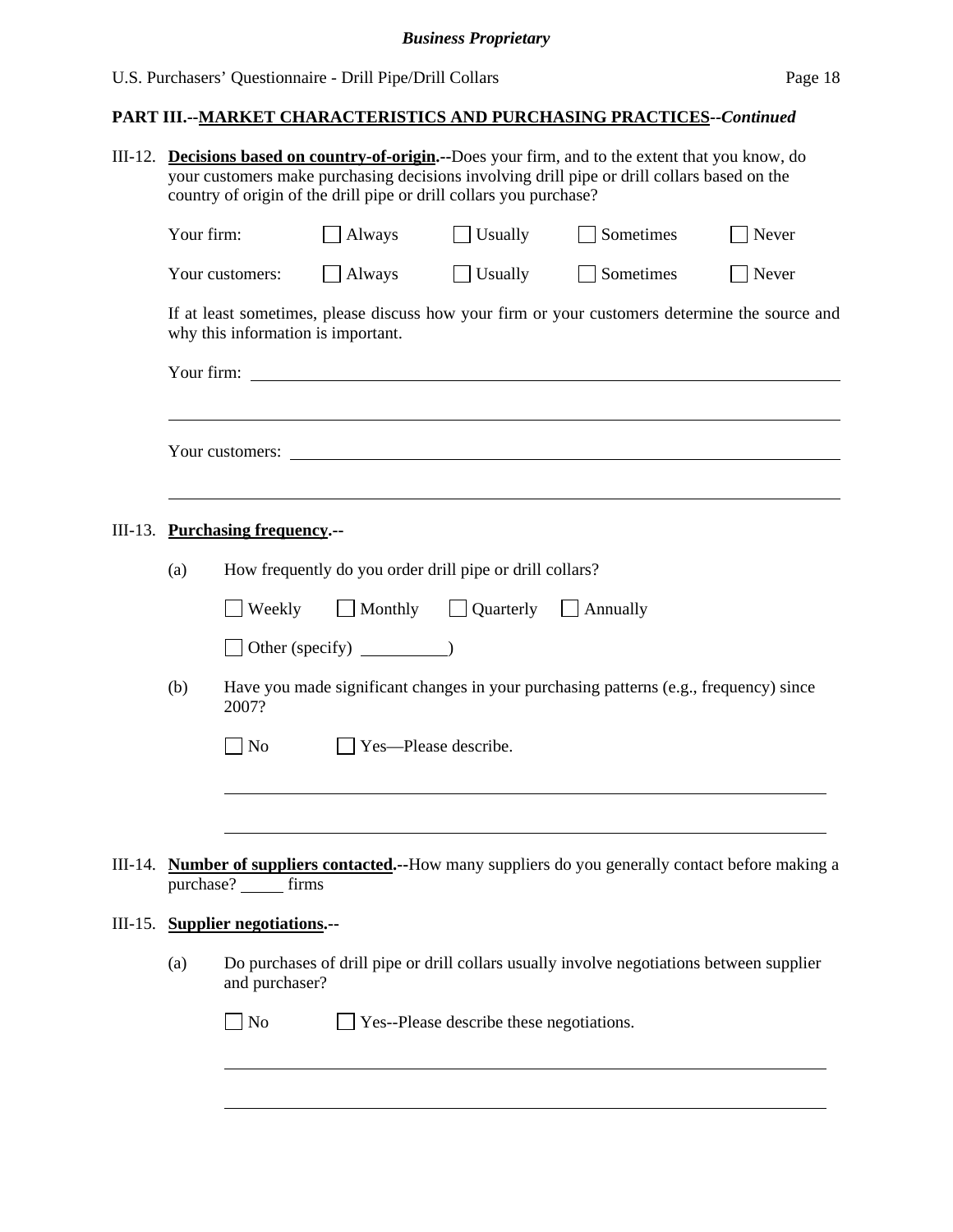## **PART III.--MARKET CHARACTERISTICS AND PURCHASING PRACTICES***--Continued*

|         | (b)                                                                                                                                                                                                                                   | If you answered yes to (a), do you ever quote competing prices of drill pipe or drill<br>collars as part of the negotiation process?                                 |  |  |  |  |  |  |
|---------|---------------------------------------------------------------------------------------------------------------------------------------------------------------------------------------------------------------------------------------|----------------------------------------------------------------------------------------------------------------------------------------------------------------------|--|--|--|--|--|--|
|         |                                                                                                                                                                                                                                       | $\Box$ No<br>Yes—Please explain under what circumstances you quote competing<br>prices.                                                                              |  |  |  |  |  |  |
|         |                                                                                                                                                                                                                                       |                                                                                                                                                                      |  |  |  |  |  |  |
|         |                                                                                                                                                                                                                                       | III-16. Change in suppliers.--Have you changed suppliers since 2007?                                                                                                 |  |  |  |  |  |  |
|         | $\log$                                                                                                                                                                                                                                | Yes--Please list the supplier or suppliers, indicate whether the firm was added<br>or dropped as a supplier, and describe the reasons for the change.                |  |  |  |  |  |  |
|         |                                                                                                                                                                                                                                       |                                                                                                                                                                      |  |  |  |  |  |  |
| III-17. |                                                                                                                                                                                                                                       | <b>Supplier qualification</b>                                                                                                                                        |  |  |  |  |  |  |
|         |                                                                                                                                                                                                                                       | (a) Do you require product you purchase to meet API standards?                                                                                                       |  |  |  |  |  |  |
|         | $\exists$ No                                                                                                                                                                                                                          | Yes-- percent of purchases in 2009<br>Yes--all purchases                                                                                                             |  |  |  |  |  |  |
|         |                                                                                                                                                                                                                                       | (b) Do you require your suppliers to be or to become certified or qualified other than meeting the<br>API standard to sell drill pipe or drill collars to your firm? |  |  |  |  |  |  |
|         | $\Box$ No                                                                                                                                                                                                                             | $\Box$ Yes-- $\Box$ percent of purchases in 2009<br>$\exists$ Yes--all purchases                                                                                     |  |  |  |  |  |  |
|         |                                                                                                                                                                                                                                       | (c) Do you require product you purchase to surpass API standards?                                                                                                    |  |  |  |  |  |  |
|         | $\Box$ No                                                                                                                                                                                                                             | Yes-- percent of purchases in 2009<br>Yes--all purchases                                                                                                             |  |  |  |  |  |  |
|         | (d) Please provide a general description of the certification or qualification process. Briefly<br>describe the factors that you consider when qualifying a new supplier (e.g., quality of product,<br>reliability of supplier, etc.) |                                                                                                                                                                      |  |  |  |  |  |  |
|         |                                                                                                                                                                                                                                       |                                                                                                                                                                      |  |  |  |  |  |  |

(e) How long does it take to qualify a new supplier? \_\_\_\_\_ days.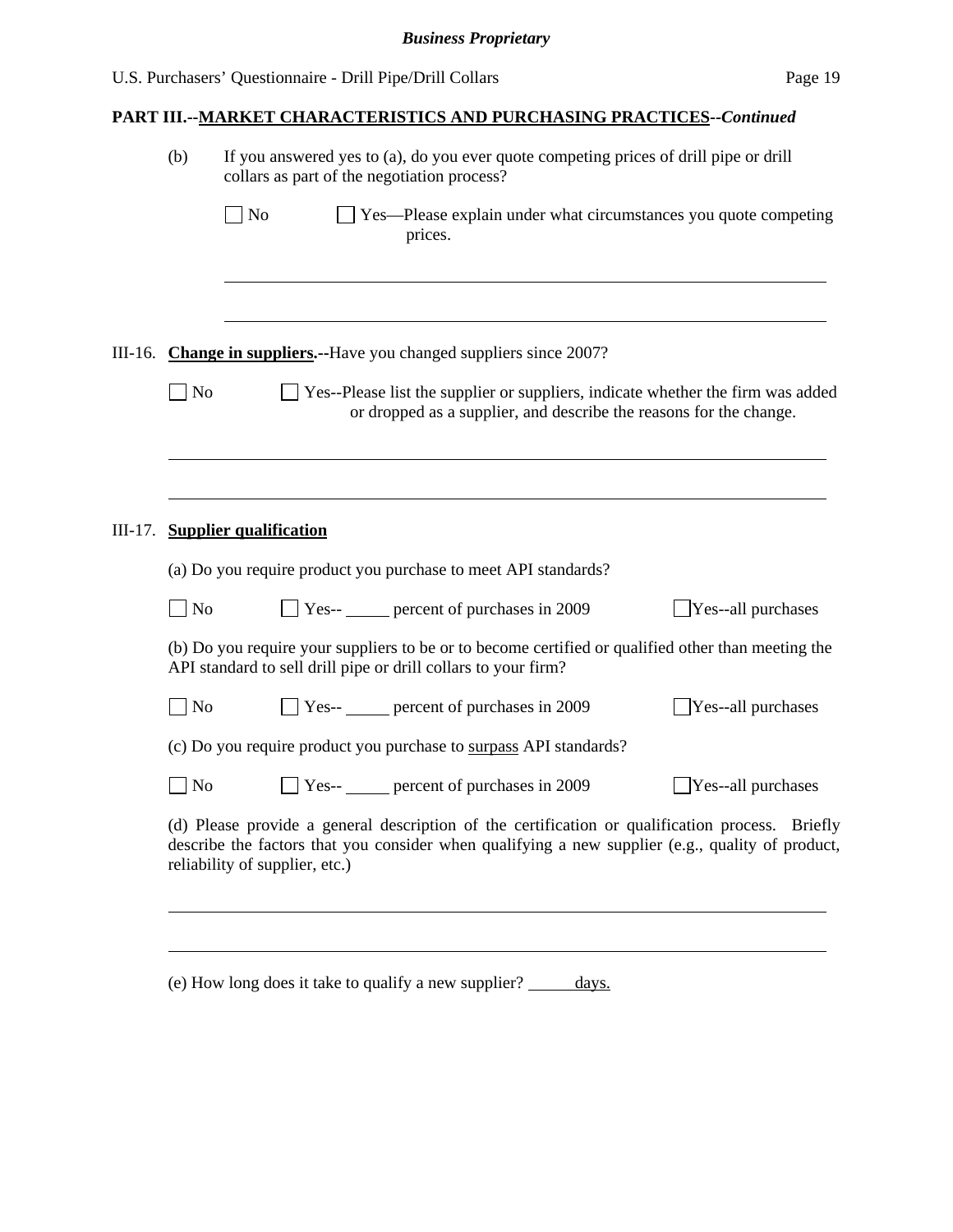# **PART III.--MARKET CHARACTERISTICS AND PURCHASING PRACTICES***--Continued*

|         | III-18. Failure to certify.--Since 2007, have any domestic or foreign producers failed in their attempts to<br>certify or qualify their drill pipe or drill collars with your firm or have any producers lost their<br>approved status? |                          |                              |                                                                                                                                                            |  |  |  |
|---------|-----------------------------------------------------------------------------------------------------------------------------------------------------------------------------------------------------------------------------------------|--------------------------|------------------------------|------------------------------------------------------------------------------------------------------------------------------------------------------------|--|--|--|
|         | $\Box$ No                                                                                                                                                                                                                               |                          |                              | Yes--Please identify these firms, the countries where the product is produced,<br>and the reasons why they failed the certification/qualification process. |  |  |  |
|         |                                                                                                                                                                                                                                         |                          |                              |                                                                                                                                                            |  |  |  |
| III-19. | <b>Purchasing factors.</b> --For the factors listed below, please rate each in terms of its importance in                                                                                                                               |                          |                              |                                                                                                                                                            |  |  |  |
|         | your purchase decision for drill pipe or drill collars.                                                                                                                                                                                 |                          |                              |                                                                                                                                                            |  |  |  |
|         |                                                                                                                                                                                                                                         | <b>Very</b><br>important | <b>Somewhat</b><br>Important | <b>Not</b><br>important                                                                                                                                    |  |  |  |
|         |                                                                                                                                                                                                                                         |                          |                              |                                                                                                                                                            |  |  |  |
|         |                                                                                                                                                                                                                                         |                          |                              |                                                                                                                                                            |  |  |  |
|         |                                                                                                                                                                                                                                         |                          |                              |                                                                                                                                                            |  |  |  |
|         | Discounts offered                                                                                                                                                                                                                       |                          |                              |                                                                                                                                                            |  |  |  |
|         |                                                                                                                                                                                                                                         |                          |                              |                                                                                                                                                            |  |  |  |
|         |                                                                                                                                                                                                                                         |                          |                              |                                                                                                                                                            |  |  |  |
|         | Minimum qty requirements                                                                                                                                                                                                                |                          |                              |                                                                                                                                                            |  |  |  |
|         |                                                                                                                                                                                                                                         |                          |                              |                                                                                                                                                            |  |  |  |
|         | Product consistency                                                                                                                                                                                                                     |                          |                              |                                                                                                                                                            |  |  |  |
|         | Quality meets API standard                                                                                                                                                                                                              |                          |                              |                                                                                                                                                            |  |  |  |
|         | Quality exceeds API standard                                                                                                                                                                                                            |                          |                              |                                                                                                                                                            |  |  |  |
|         | Proprietary grades                                                                                                                                                                                                                      |                          |                              |                                                                                                                                                            |  |  |  |
|         |                                                                                                                                                                                                                                         |                          |                              |                                                                                                                                                            |  |  |  |
|         | Reliability of supply                                                                                                                                                                                                                   |                          |                              |                                                                                                                                                            |  |  |  |
|         | Technical support/service                                                                                                                                                                                                               |                          |                              |                                                                                                                                                            |  |  |  |
|         | Option to swap used product                                                                                                                                                                                                             |                          |                              |                                                                                                                                                            |  |  |  |
|         | U.S. transportation costs                                                                                                                                                                                                               |                          |                              |                                                                                                                                                            |  |  |  |
|         | Other (specify):                                                                                                                                                                                                                        |                          |                              |                                                                                                                                                            |  |  |  |
|         |                                                                                                                                                                                                                                         |                          |                              |                                                                                                                                                            |  |  |  |
|         |                                                                                                                                                                                                                                         |                          |                              |                                                                                                                                                            |  |  |  |
|         |                                                                                                                                                                                                                                         |                          |                              |                                                                                                                                                            |  |  |  |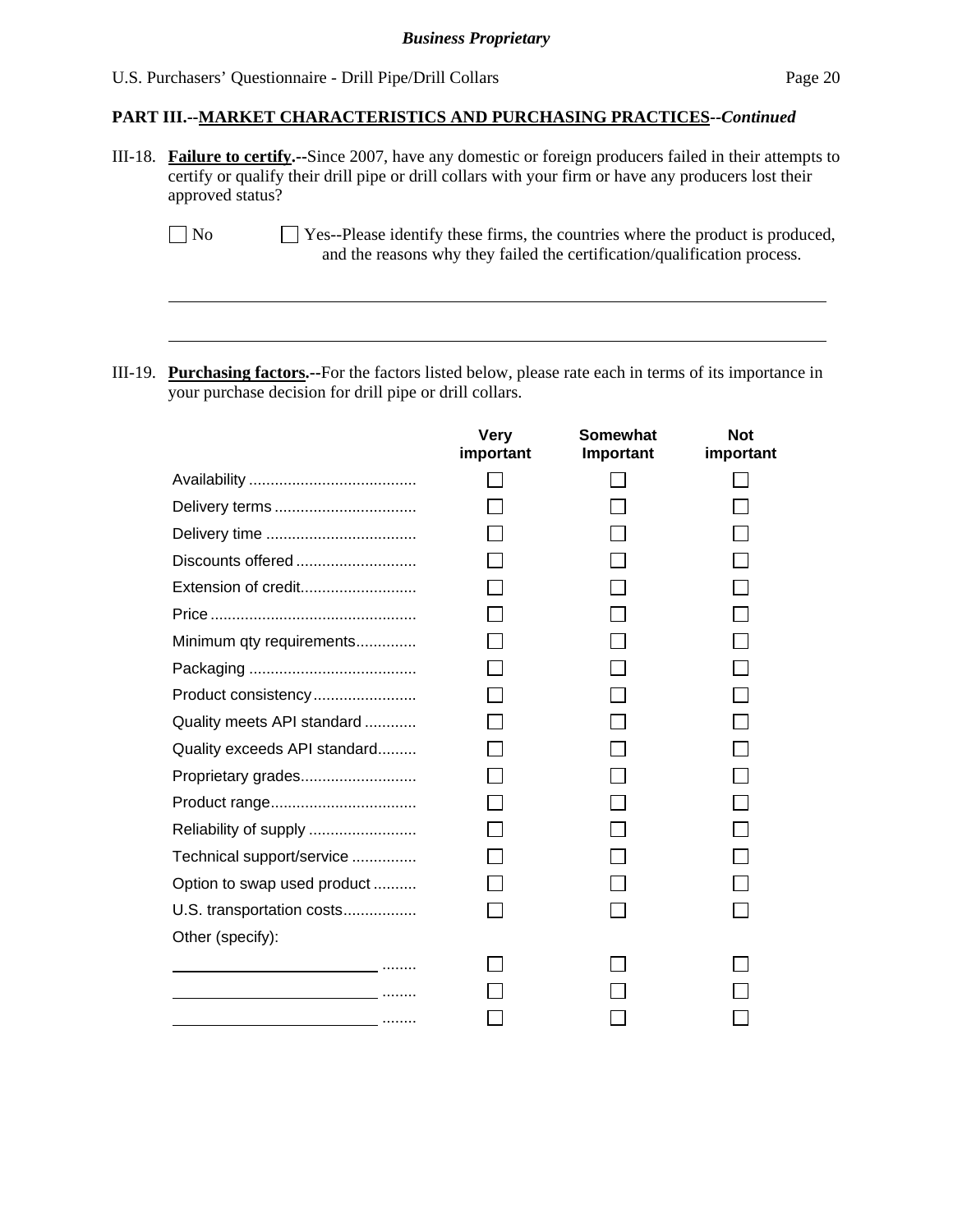### **PART III.--MARKET CHARACTERISTICS AND PURCHASING PRACTICES***--Continued*

- III-20. **Major purchasing factors.--**Please list, in order of their importance, the three major factors generally considered by your firm in deciding from whom to purchase drill pipe or drill collars for any one order (examples include availability, extension of credit, contracts, price, quality, range of supplier's product line, traditional supplier, etc.).
	- 1. 2.
	- 3.

Other factors or comments:

l

l

III-21. **Quality characteristics.--**What characteristics does your firm consider when determining the quality of drill pipe or drill collars?

III-22. **Price leaders.—** A price leader is defined as (1) one or more firms that initiate a price change, either upward or downward, that is followed by other firms, or (2) one or more firms that have a significant impact on prices. A price leader does not necessarily have to be the lowest priced supplier.

Please list the names of any firms you considered price leaders in the drill pipe or drill collars market since 2007 and describe how the firm(s) exhibited price leadership.

III-23. **Price.**—Based on your purchase experience, which of these offered your firm the lowest prices on drill pipe and drill collar since January 1, 2007?

| U.S.-produced drill pipe and drill collars. |  |
|---------------------------------------------|--|
|---------------------------------------------|--|

- Chinese-produced drill pipe and drill collars.
- Other foreign-produced drill pipe and drill collars.

Combination (please describe).

III-24. **Frequency of decisions based on price.--**How often does your firm purchase the drill pipe or drill collars that are offered at the lowest price?

| <b>Always</b> |  |  |  |
|---------------|--|--|--|
|---------------|--|--|--|

 $\Box$  Usually  $\Box$  Sometimes  $\Box$  Never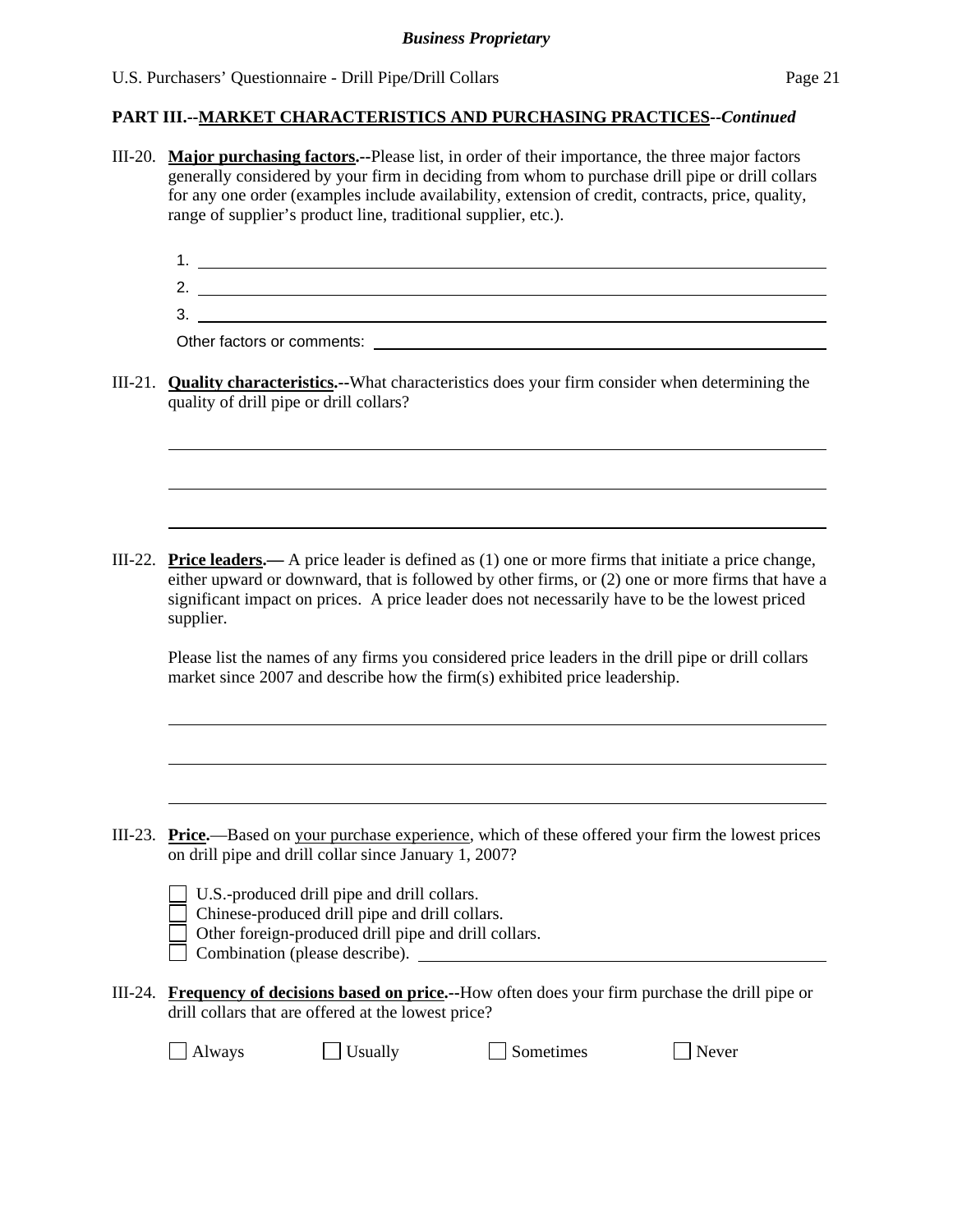# III-25. **Supply issues.**—

| (a) | Have any suppliers (U.S. or foreign) refused, declined, or been unable to supply drill pipe<br>or drill collars since 2007? (Examples include being placed on allocation or "controlled<br>order entry," suppliers declining to accept new customers or to renew existing customers,<br>delivering less than the quantity promised, being unable to meet timely shipment<br>commitments, etc.) |  |  |  |  |  |
|-----|------------------------------------------------------------------------------------------------------------------------------------------------------------------------------------------------------------------------------------------------------------------------------------------------------------------------------------------------------------------------------------------------|--|--|--|--|--|
|     | $\Box$ No<br>Yes--Please note when this occurred (i.e. month and year) and<br>duration, country of origin, and supplier involved; amount and type of<br>product involved; and the effect on your operations.                                                                                                                                                                                   |  |  |  |  |  |
|     |                                                                                                                                                                                                                                                                                                                                                                                                |  |  |  |  |  |
| (b) | If you answered yes to (a) above, did this cause you to purchase drill pipe or drill collars<br>from another source?                                                                                                                                                                                                                                                                           |  |  |  |  |  |
|     | No<br>Yes—From what country did this product come?                                                                                                                                                                                                                                                                                                                                             |  |  |  |  |  |
| (c) | If any suppliers (U.S. or foreign) refused, declined, or were unable to supply drill pipe or<br>drill collars since 2007, and as a result you purchased from another source, did the<br>transaction differ based on factors other than delivery?                                                                                                                                               |  |  |  |  |  |
|     | $\neg$ No                                                                                                                                                                                                                                                                                                                                                                                      |  |  |  |  |  |
|     |                                                                                                                                                                                                                                                                                                                                                                                                |  |  |  |  |  |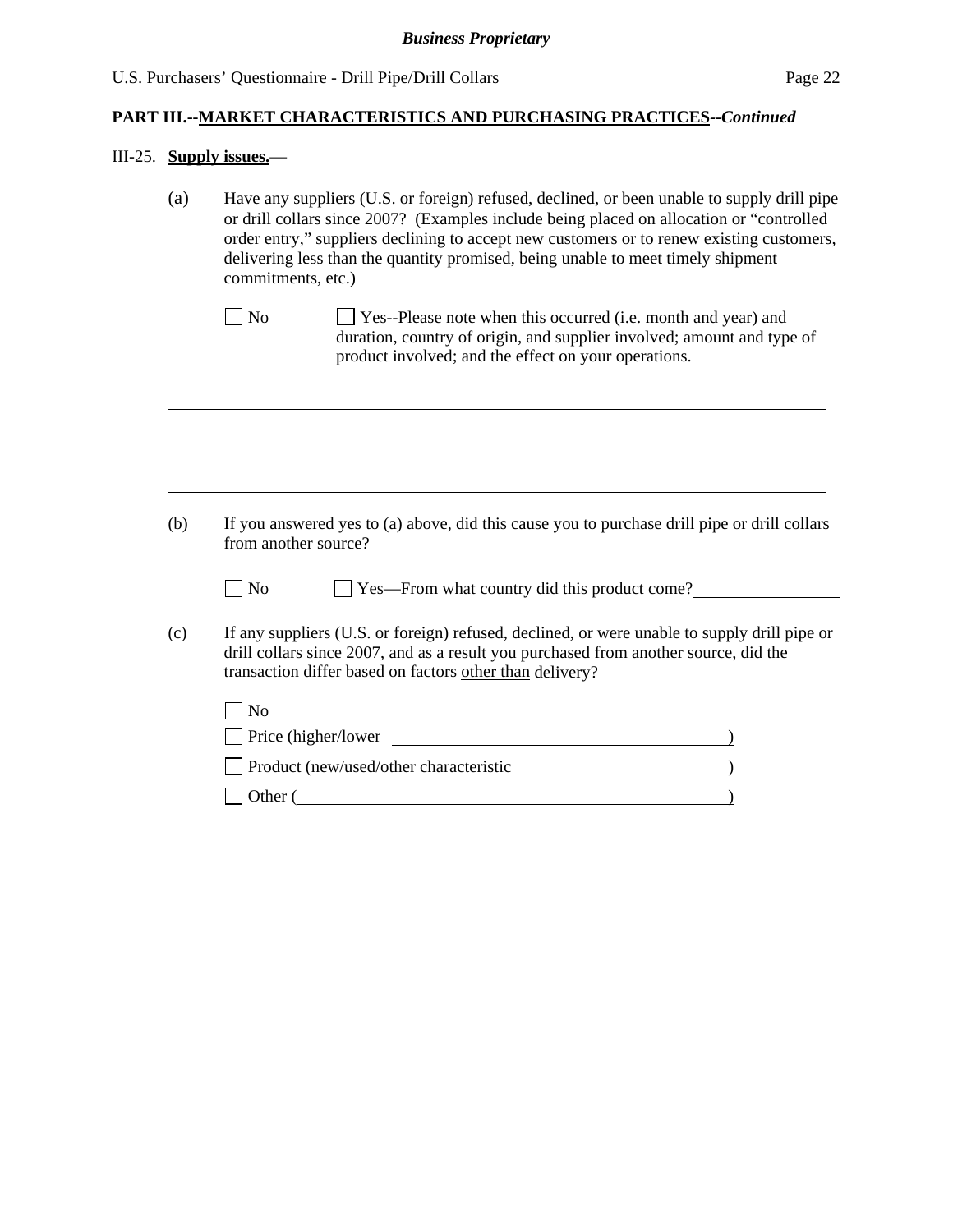# **PART III.--MARKET CHARACTERISTICS AND PURCHASING PRACTICES***--Continued*

# III-26. **Time to delivery.—**

| a)            |                             | How long before delivery of drill pipe or drill collars do you typically inform your<br>supplier of your needs? _________days                                                                                                                                                                                            |
|---------------|-----------------------------|--------------------------------------------------------------------------------------------------------------------------------------------------------------------------------------------------------------------------------------------------------------------------------------------------------------------------|
| b)            |                             | Since 2007 what is the shortest time between when you informed the supplier of your<br>needs and when you requested delivery?<br>days                                                                                                                                                                                    |
| $\mathbf{c})$ |                             | Once you have informed a supplier of your needs and agreed to purchase, have you ever<br>used a different supplier for those needs, since 2007?                                                                                                                                                                          |
|               | $\overline{\phantom{a}}$ No | Yes—Please describe the transaction(s).                                                                                                                                                                                                                                                                                  |
|               |                             |                                                                                                                                                                                                                                                                                                                          |
| $\mathbf{d}$  |                             | Does the time between informing your supplier of your needs and delivery differ between<br>your purchases of U.S. and imported product?                                                                                                                                                                                  |
|               |                             |                                                                                                                                                                                                                                                                                                                          |
|               | No                          | Yes—please describe these differences?                                                                                                                                                                                                                                                                                   |
| III-27.       | $\vert$ No.                 | <b>Trades, swaps, and exchanges.</b> —Has any supplier (domestic or foreign) rejected a proposal to<br>exchange new or used drill pipe or drill collars from inventory as partial or full payment?<br>Yes—Please describe the size and nature of the proposed transaction<br>and the grounds upon which it was rejected. |
| III-28.       |                             | Sales of used drill pipe or drill collars.—                                                                                                                                                                                                                                                                              |
| a)            | exchange)?                  | Since 2007 has your firm sold used drill pipe or drill collars (other than as part of an                                                                                                                                                                                                                                 |
|               | N <sub>o</sub>              | Yes.                                                                                                                                                                                                                                                                                                                     |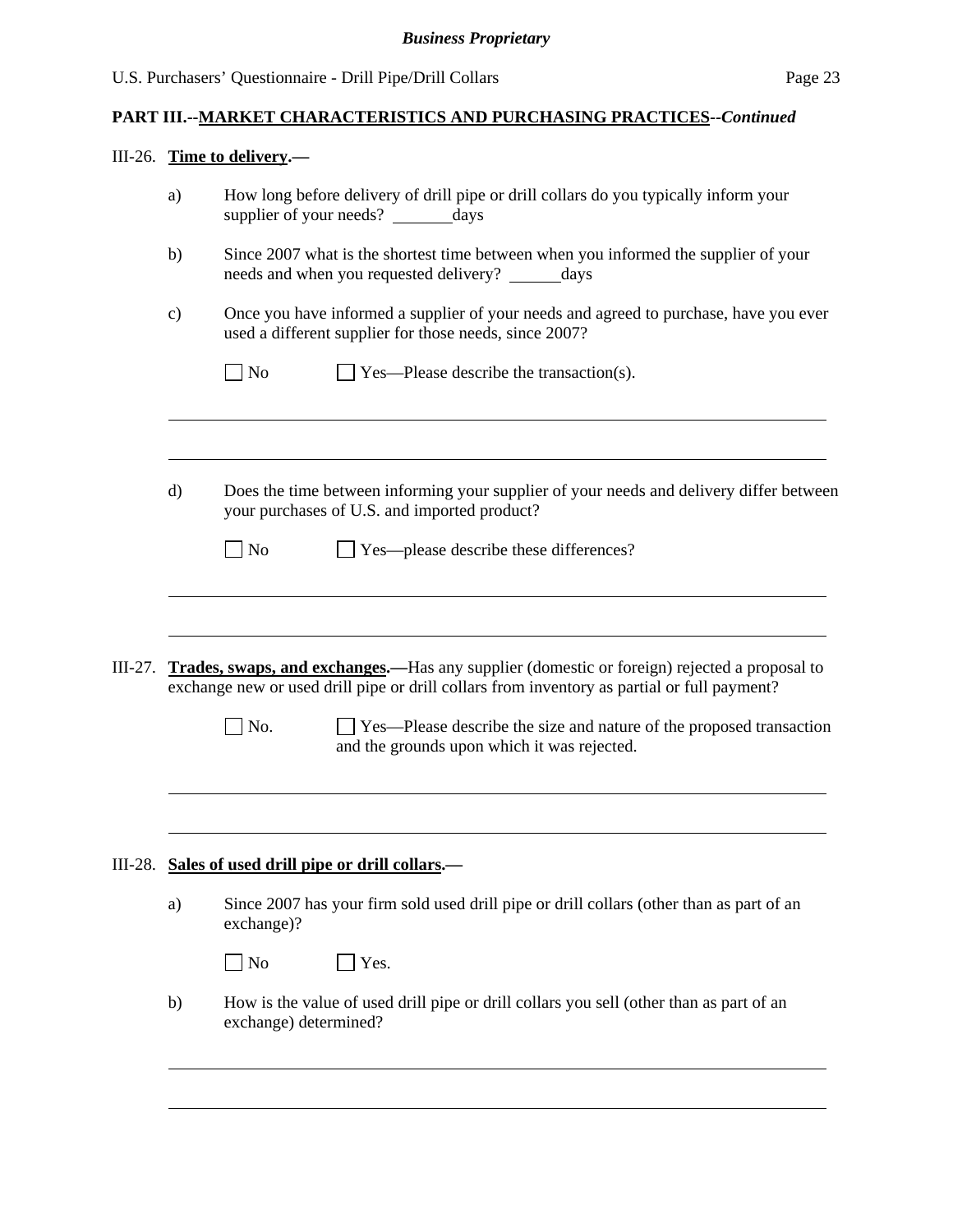## **PART IV.—PRODUCT COMPARISONS**

IV-1. **Country knowledge.--**Please indicate the countries of origin for drill pipe or drill collars for which your firm has actual marketing/pricing knowledge.

United States

 $\Box$  China

Other countries (Please specify  $\Box$ 

IV-2. **Interchangeability by country-pair.--**Are drill pipe or drill collars produced in the United States and in other countries interchangeable (*i.e.*, can they physically be used in the same applications)? Please indicate below, using "A" to indicate that the products from a specified country-pair are *always* interchangeable, "F" to indicate that the products are *frequently* interchangeable, "S" to indicate that the products are *sometimes* interchangeable, "N" to indicate that the products are *never* interchangeable, and "0" to indicate *no familiarity* with products from a specified country $pair.<sup>1</sup>$ 

| <b>Product</b>       | <b>Country-pair</b>  | China                                                                                                                                                                                           | <b>Other countries</b> |
|----------------------|----------------------|-------------------------------------------------------------------------------------------------------------------------------------------------------------------------------------------------|------------------------|
|                      | <b>United States</b> |                                                                                                                                                                                                 |                        |
| <b>Drill pipe</b>    | China                |                                                                                                                                                                                                 |                        |
|                      | <b>United States</b> |                                                                                                                                                                                                 |                        |
| <b>Drill collars</b> | China                |                                                                                                                                                                                                 |                        |
|                      |                      | <sup>1</sup> For any country-pair producing drill pipe or drill collars which are sometimes or never<br>interchangeable, please explain the factors that limit or preclude interchangeable use: |                        |
|                      |                      |                                                                                                                                                                                                 |                        |
|                      |                      |                                                                                                                                                                                                 |                        |
|                      |                      |                                                                                                                                                                                                 |                        |
|                      |                      |                                                                                                                                                                                                 |                        |
|                      |                      |                                                                                                                                                                                                 |                        |
|                      |                      |                                                                                                                                                                                                 |                        |
|                      |                      |                                                                                                                                                                                                 |                        |
|                      |                      |                                                                                                                                                                                                 |                        |
|                      |                      |                                                                                                                                                                                                 |                        |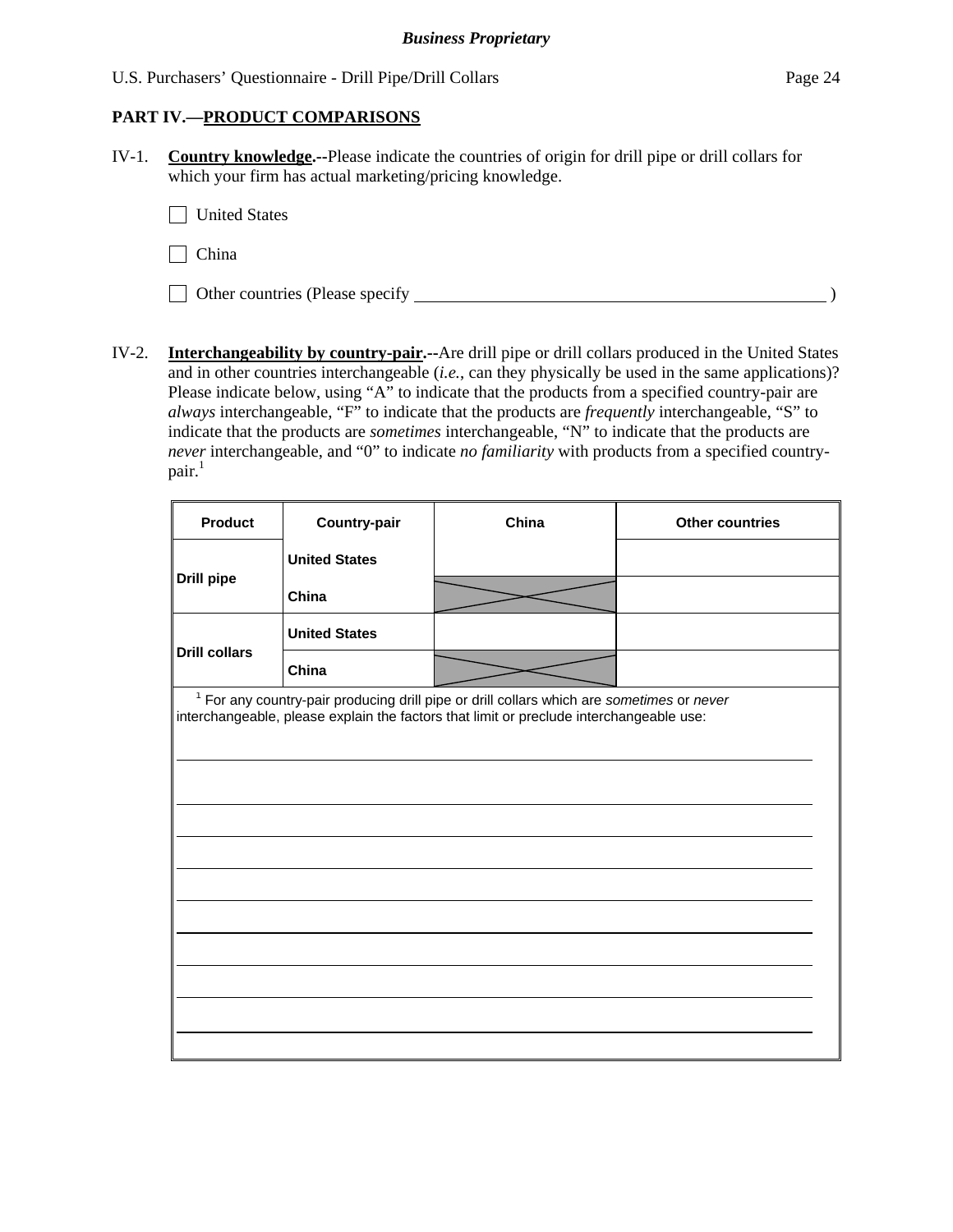## **PART IV.—PRODUCT COMPARISONS***--Continued*

 $\blacksquare$ 

IV-3. **Factors other than price.--**Are differences other than price (*i.e.*, quality, availability, transportation network, product range, technical support, *etc.*) between drill pipe or drill collars produced in the United States and in other countries a significant factor in your firm's purchases of the products? Please indicate below, using "A" to indicate that such differences are *always* significant, "F" to indicate that such differences are *frequently* significant, "S" to indicate that such differences are *sometimes* significant, "N" to indicate that such differences are *never* significant, and "0" to indicate *no familiarity* with products from a specified country-pair.<sup>1</sup>

| <b>Product</b>       | <b>Country-pair</b>                     | China | <b>Other countries</b>                                                                                                                                                                                                       |
|----------------------|-----------------------------------------|-------|------------------------------------------------------------------------------------------------------------------------------------------------------------------------------------------------------------------------------|
|                      | <b>United States</b>                    |       |                                                                                                                                                                                                                              |
| <b>Drill pipe</b>    | China                                   |       |                                                                                                                                                                                                                              |
|                      | <b>United States</b>                    |       |                                                                                                                                                                                                                              |
| <b>Drill collars</b> | China                                   |       |                                                                                                                                                                                                                              |
|                      | disadvantages imparted by such factors: |       | $1$ For any country-pair for which factors other than price always or frequently are a significant factor in<br>your firm's purchases of drill pipe or drill collars, identify the country-pair and report the advantages or |
|                      |                                         |       |                                                                                                                                                                                                                              |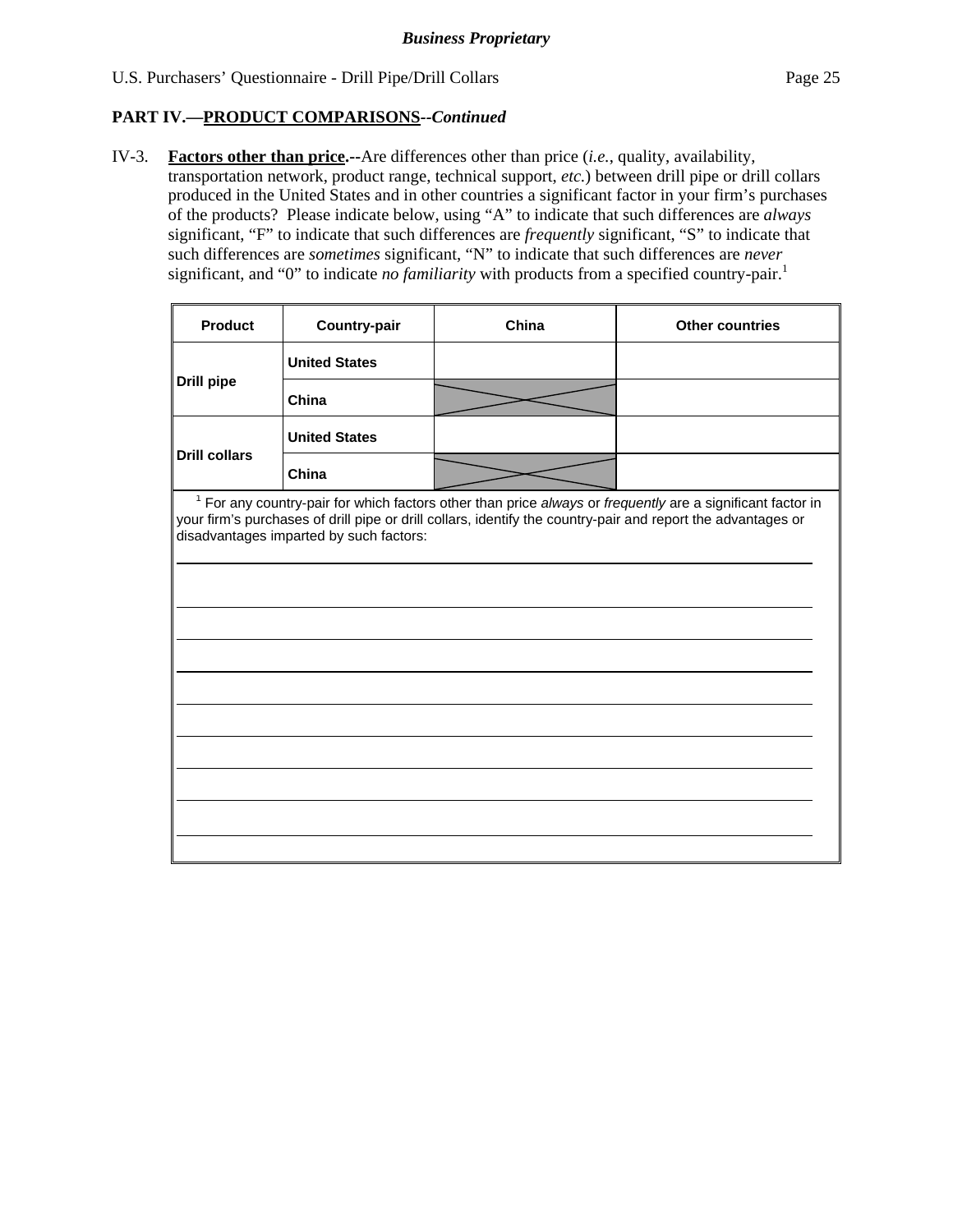| U.S. Purchasers' Questionnaire - Drill Pipe/Drill Collars | Page 26 |
|-----------------------------------------------------------|---------|
|-----------------------------------------------------------|---------|

| IV-4. | Country preferences.--Do you or your customers ever specifically order drill pipe or drill collars<br>from one country in particular over other possible sources of supply?                                                                                                                                                                                                                                                                                                                                   |  |  |  |  |  |  |  |
|-------|---------------------------------------------------------------------------------------------------------------------------------------------------------------------------------------------------------------------------------------------------------------------------------------------------------------------------------------------------------------------------------------------------------------------------------------------------------------------------------------------------------------|--|--|--|--|--|--|--|
|       | $\exists$ No<br>Ves--Please identify all relevant countries (including the United States and<br>both subject and nonsubject foreign countries) from which you or your<br>customers prefer to order, and indicate why drill pipe or drill collars<br>from these countries is preferred over product from other countries<br>(please note the specific product in your response).                                                                                                                               |  |  |  |  |  |  |  |
|       |                                                                                                                                                                                                                                                                                                                                                                                                                                                                                                               |  |  |  |  |  |  |  |
| IV-5. | Availability of merchandise.--Are certain grades/types/sizes of drill pipe or drill collars<br>available from only a single source (domestic or foreign, including both subject and nonsubject<br>countries)?                                                                                                                                                                                                                                                                                                 |  |  |  |  |  |  |  |
|       | ] No<br>Yes--Please identify the source and the grade/type/size.                                                                                                                                                                                                                                                                                                                                                                                                                                              |  |  |  |  |  |  |  |
|       |                                                                                                                                                                                                                                                                                                                                                                                                                                                                                                               |  |  |  |  |  |  |  |
| IV-6. | <b>Choice of product not based on price.</b> --If you purchased drill pipe or drill collars from one<br>source although a comparable product was available from another source at a lower price, please<br>explain your reasons for doing so (please specify by country, including the United States and both<br>subject and nonsubject foreign countries). Possibilities might include transaction characteristics<br>such as length of time to fill orders, minimum order size, reliability of supply, etc. |  |  |  |  |  |  |  |
|       |                                                                                                                                                                                                                                                                                                                                                                                                                                                                                                               |  |  |  |  |  |  |  |
|       |                                                                                                                                                                                                                                                                                                                                                                                                                                                                                                               |  |  |  |  |  |  |  |
|       |                                                                                                                                                                                                                                                                                                                                                                                                                                                                                                               |  |  |  |  |  |  |  |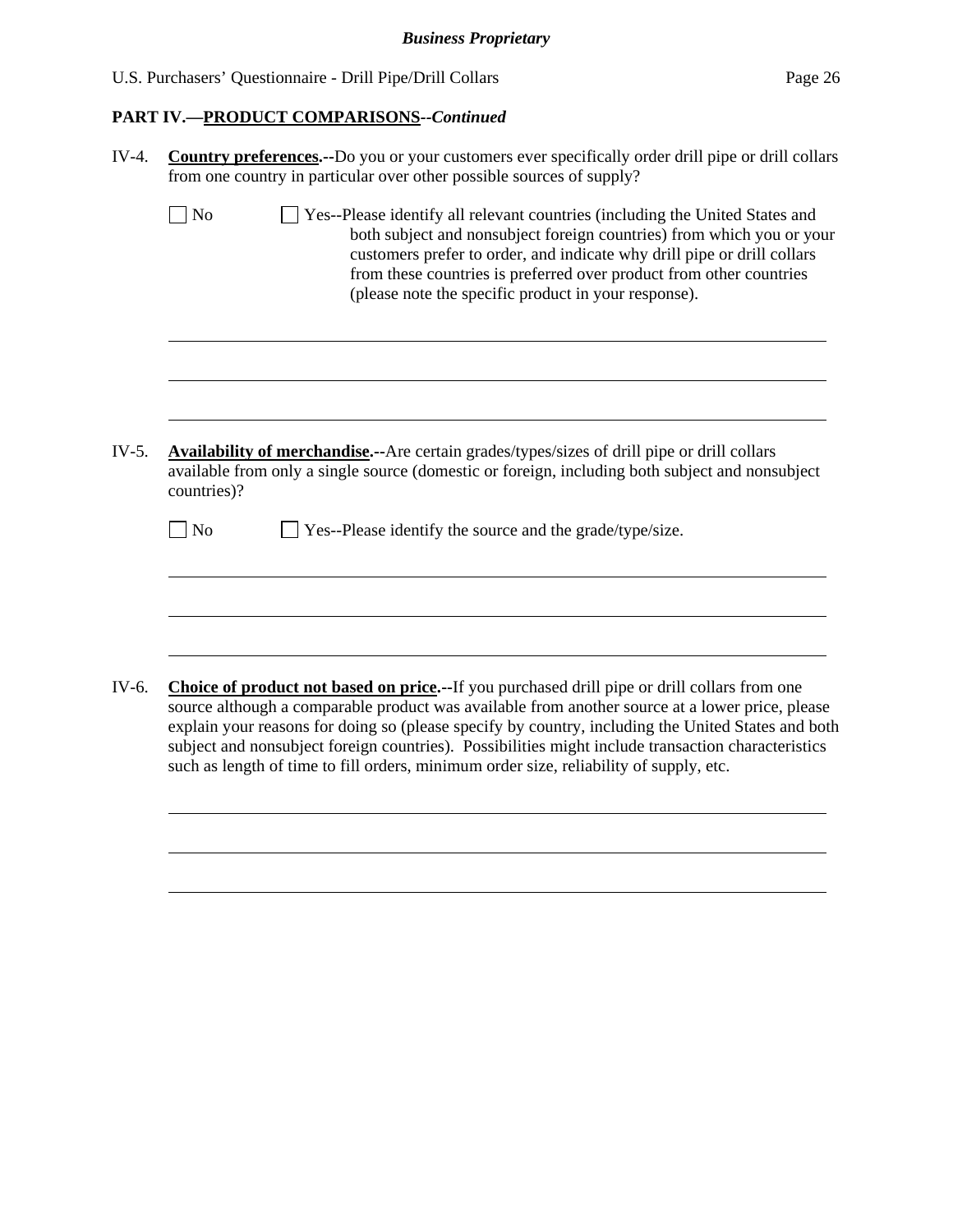IV-7. **Factor country comparisons.--**For the factors listed below, please rate how **drill pipe** produced in each country you identified in your response to the first question in Part IV compares with **drill pipe** produced in each of the other countries you identified (including the United States and both subject and nonsubject foreign countries).

|                                                                                                                      | <b>U.S.</b><br>China | <b>Drill pipe from</b><br>compared to drill<br>pipe from |                             | <b>Drill pipe from</b><br>compared to drill<br>pipe from |            | <b>Drill pipe from</b><br>compared to drill<br>pipe from |                             |                |          |
|----------------------------------------------------------------------------------------------------------------------|----------------------|----------------------------------------------------------|-----------------------------|----------------------------------------------------------|------------|----------------------------------------------------------|-----------------------------|----------------|----------|
| Quality                                                                                                              | Superior             | Comparable                                               | Inferior                    | Superior                                                 | Comparable | Inferior                                                 | Superior                    | Comparable     | Inferior |
|                                                                                                                      | $\Box$               | $\Box$                                                   |                             |                                                          |            |                                                          |                             |                |          |
| Delivery terms                                                                                                       | $\Box$               | $\overline{\phantom{0}}$                                 | $\sim$                      | П                                                        |            | Г                                                        |                             |                |          |
|                                                                                                                      | П                    | $\Box$                                                   | $\Box$                      | $\Box$                                                   |            | $\Box$                                                   |                             | $\Box$         |          |
| Discounts offered                                                                                                    | $\Box$               | $\Box$                                                   | П                           | П                                                        |            | $\Box$                                                   | $\sim$                      | $\Box$         |          |
| Extension of credit                                                                                                  | П                    | $\mathsf{L}$                                             | П                           | П                                                        |            | $\Box$                                                   | $\mathsf{L}$                | $\Box$         |          |
|                                                                                                                      | $\mathsf{L}$         | П                                                        | П                           | $\Box$                                                   |            | $\Box$                                                   | $\blacksquare$              | $\Box$         |          |
| Minimum qty requirements                                                                                             | П                    | $\Box$                                                   | $\Box$                      | $\Box$                                                   |            | $\Box$                                                   | $\sim$                      | $\Box$         |          |
|                                                                                                                      | $\Box$               | $\mathbf{L}$                                             | П                           | $\Box$                                                   |            | $\Box$                                                   |                             | П              |          |
| Product consistency                                                                                                  | П                    | $\mathbf{L}$                                             |                             | П                                                        |            | П                                                        |                             | $\Box$         |          |
| Quality meets API standard                                                                                           | П                    | $\Box$                                                   | $\Box$                      | $\Box$                                                   |            | $\Box$                                                   | $\mathcal{L}$               | $\Box$         |          |
| Quality exceeds API standard                                                                                         | $\Box$               | $\Box$                                                   | $\Box$                      | $\Box$                                                   |            | $\Box$                                                   | $\sim$                      | $\Box$         |          |
| Proprietary grades                                                                                                   | П                    | П                                                        | $\Box$                      | $\Box$                                                   |            | $\Box$                                                   | $\mathsf{L}$                | $\Box$         |          |
|                                                                                                                      | П                    | $\Box$                                                   | П                           | $\Box$                                                   |            | $\Box$                                                   | $\blacksquare$              | $\Box$         |          |
| Reliability of supply                                                                                                | П                    | $\Box$                                                   | $\Box$                      | $\Box$                                                   | $\Box$     | $\Box$                                                   | П                           | $\Box$         |          |
| Technical support/service                                                                                            | П                    | П                                                        | $\Box$                      | $\Box$                                                   |            | $\Box$                                                   | $\sim$                      | П              |          |
| Option to swap used product                                                                                          | П                    | $\mathbf{L}$                                             |                             | П                                                        |            | $\Box$                                                   | $\mathcal{L}_{\mathcal{A}}$ | $\Box$         |          |
| U.S. transportation costs                                                                                            | П                    | $\Box$                                                   | $\Box$                      | $\Box$                                                   |            | $\Box$                                                   | $\sim$                      | $\mathbf{L}$   |          |
| Other (specify):                                                                                                     |                      |                                                          |                             |                                                          |            |                                                          |                             |                |          |
| <u> 1980 - Johann Barn, mars ann an t-Amhain Aonaich an t-Aonaich an t-Aonaich ann an t-Aonaich ann an t-Aonaich</u> | $\mathsf{L}$         |                                                          |                             |                                                          |            |                                                          |                             |                |          |
|                                                                                                                      |                      | $\Box$                                                   |                             |                                                          |            |                                                          |                             |                |          |
|                                                                                                                      | $\Box$               |                                                          | $\mathcal{L}_{\mathcal{A}}$ |                                                          |            | $\Box$                                                   |                             | <b>College</b> |          |

 $1$  A rating of superior on price and U.S. transportation costs indicates that the first country generally has lower prices/U.S. transportation costs than the second country.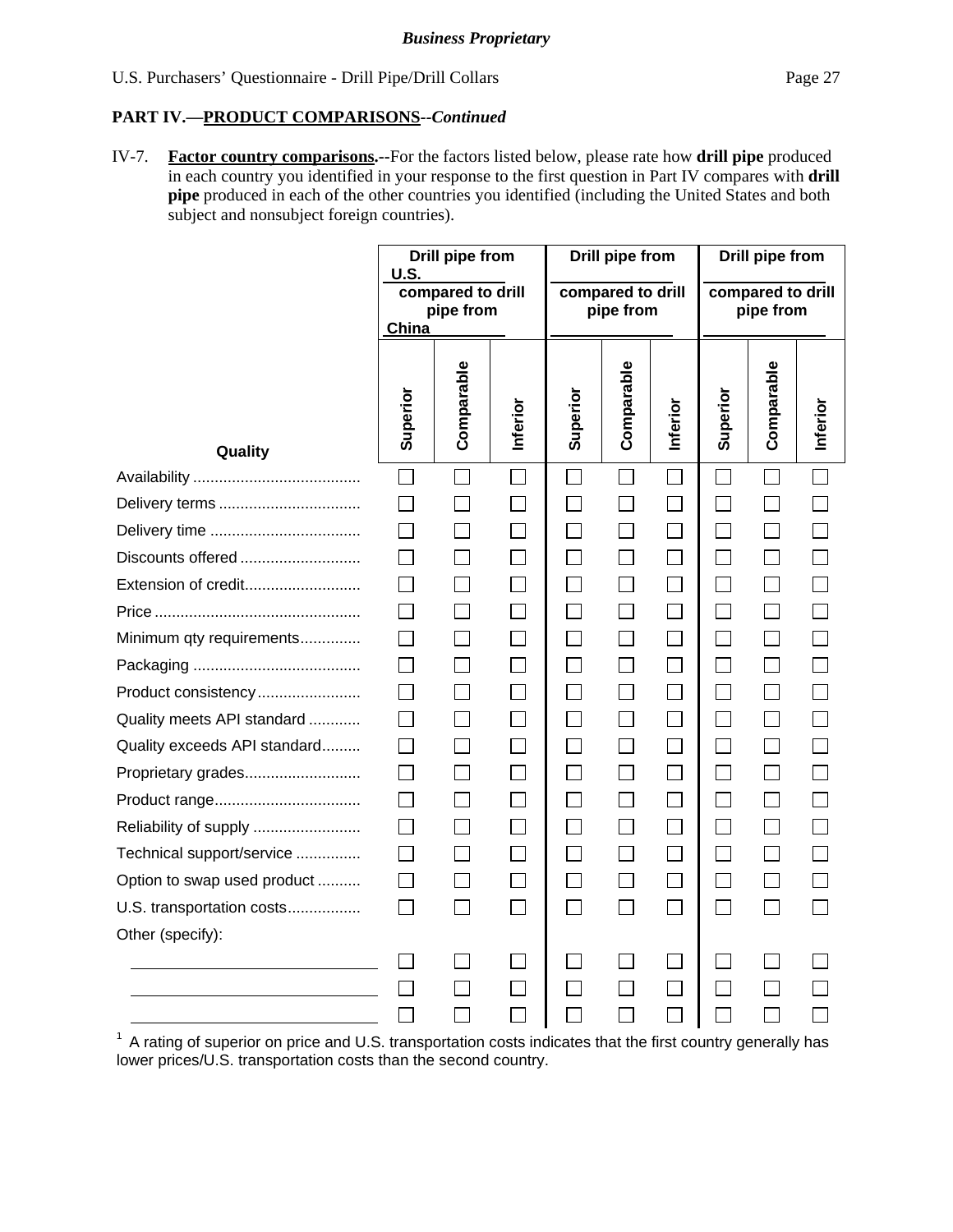IV-8. **Factor country comparisons.--**For the factors listed below, please rate how **drill collars** produced in each country you identified in your response to the first question in Part IV compares with **drill collars** produced in each of the other countries you identified (including the United States and both subject and nonsubject foreign countries).

|                              | U.S.<br>China               | <b>Drill collars from</b><br>compared to drill<br>collars from |                             | <b>Drill collars from</b><br>compared to drill<br>collars from |            | <b>Drill collars from</b><br>compared to drill<br>collars from |                |                          |          |
|------------------------------|-----------------------------|----------------------------------------------------------------|-----------------------------|----------------------------------------------------------------|------------|----------------------------------------------------------------|----------------|--------------------------|----------|
| Quality                      | Superior                    | Comparable                                                     | Inferior                    | Superior                                                       | Comparable | Inferior                                                       | Superior       | Comparable               | Inferior |
|                              | $\mathcal{L}_{\mathcal{A}}$ |                                                                | $\Box$                      |                                                                |            | $\Box$                                                         |                |                          |          |
|                              | $\sim$                      |                                                                |                             | $\sim$                                                         |            | $\Box$                                                         |                |                          |          |
|                              | $\Box$                      | $\overline{\phantom{a}}$                                       | $\Box$                      | $\Box$                                                         |            | $\Box$                                                         |                |                          |          |
| Discounts offered            | $\sim$                      |                                                                | $\mathcal{L}_{\mathcal{A}}$ | $\Box$                                                         |            | $\Box$                                                         | in 1           |                          |          |
| Extension of credit          | $\mathbb{R}^n$              |                                                                | $\Box$                      | $\Box$                                                         |            | $\Box$                                                         | $\mathbb{R}^n$ |                          |          |
|                              |                             |                                                                |                             | $\perp$                                                        |            | $\Box$                                                         | $\mathbf{L}$   |                          |          |
| Minimum qty requirements     | $\mathsf{L}$                |                                                                |                             | $\Box$                                                         |            | $\Box$                                                         |                |                          |          |
|                              | $\Box$                      |                                                                |                             | $\Box$                                                         |            | $\Box$                                                         | $\Box$         | $\Box$                   |          |
| Product consistency          |                             |                                                                |                             |                                                                |            | $\Box$                                                         |                |                          |          |
| Quality meets API standard   | $\Box$                      |                                                                | $\Box$                      | П                                                              |            | $\Box$                                                         | $\sim$         | $\overline{\phantom{a}}$ |          |
| Quality exceeds API standard | $\mathsf{L}$                |                                                                | $\mathbf{L}$                | $\mathsf{L}$                                                   |            | $\Box$                                                         |                |                          |          |
| Proprietary grades           | П                           | $\Box$                                                         | $\Box$                      | $\Box$                                                         |            | $\Box$                                                         | $\mathbb{R}^n$ | $\Box$                   |          |
|                              | $\Box$                      |                                                                | $\Box$                      | $\Box$                                                         |            | $\Box$                                                         |                |                          |          |
| Reliability of supply        | $\Box$                      | $\vert \ \ \vert$                                              | $\mathcal{L}_{\mathcal{A}}$ | $\Box$                                                         |            | $\Box$                                                         | H              | $\overline{\phantom{a}}$ |          |
| Technical support/service    | $\perp$                     |                                                                |                             | $\perp$                                                        |            | $\Box$                                                         |                |                          |          |
| Option to swap used product  |                             |                                                                |                             |                                                                |            | $\Box$                                                         |                |                          |          |
| U.S. transportation costs    |                             |                                                                |                             |                                                                |            | $\blacksquare$                                                 |                |                          |          |
| Other (specify):             |                             |                                                                |                             |                                                                |            |                                                                |                |                          |          |
|                              |                             |                                                                |                             |                                                                |            |                                                                |                |                          |          |
|                              |                             |                                                                | $\Box$                      |                                                                |            | П                                                              |                |                          |          |
|                              |                             |                                                                |                             |                                                                |            |                                                                |                |                          |          |

 $1$  A rating of superior on price and U.S. transportation costs indicates that the first country generally has lower prices/U.S. transportation costs than the second country.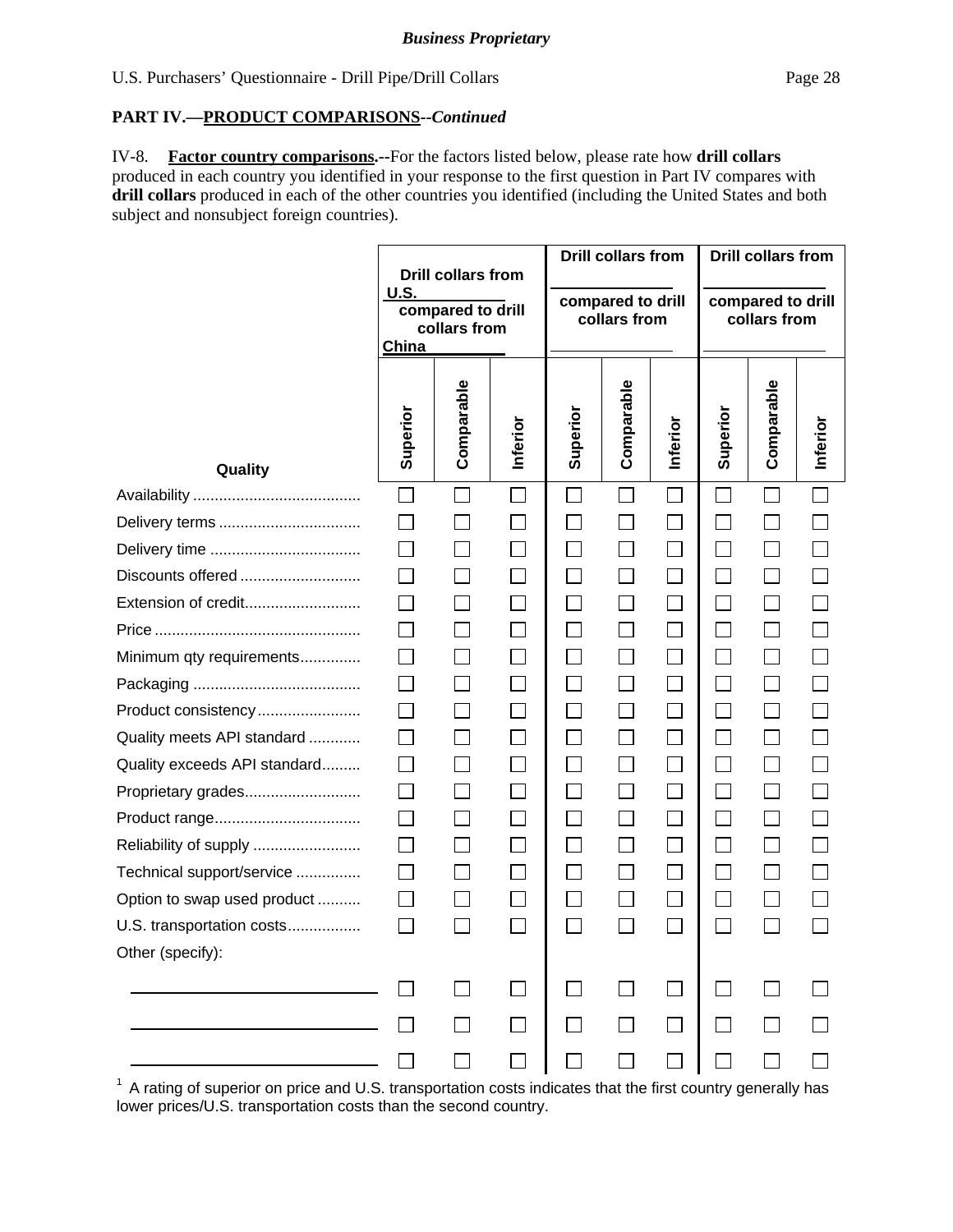#### IV-9. **Minimum quality.--**

 (a) How often do domestically produced drill pipe or drill collars meet minimum quality specifications for your uses or your customers' uses?

| $\Box$ Always  | $\Box$ Rarely or never |
|----------------|------------------------|
| $\Box$ Usually | $\Box$ Sometimes       |

(b) How often do imported subject drill pipe or drill collars meet minimum quality specifications for your uses or your customers' uses?

|       | <b>Source</b> | <b>Always</b> | <b>Usually</b> | Sometimes | <b>Rarely or</b><br>never |
|-------|---------------|---------------|----------------|-----------|---------------------------|
| China |               |               |                |           |                           |

(c) How often do imported nonsubject drill pipe or drill collars (*i.e.*, drill pipe or drill collars from countries other than China) meet minimum quality specifications for your uses or your customers' uses?

| <b>Source</b> | <b>Always</b> | <b>Usually</b> | <b>Sometimes</b> | <b>Rarely or</b><br>never |
|---------------|---------------|----------------|------------------|---------------------------|
| COUNTRY:      |               |                |                  |                           |
| COUNTRY:      |               |                |                  |                           |